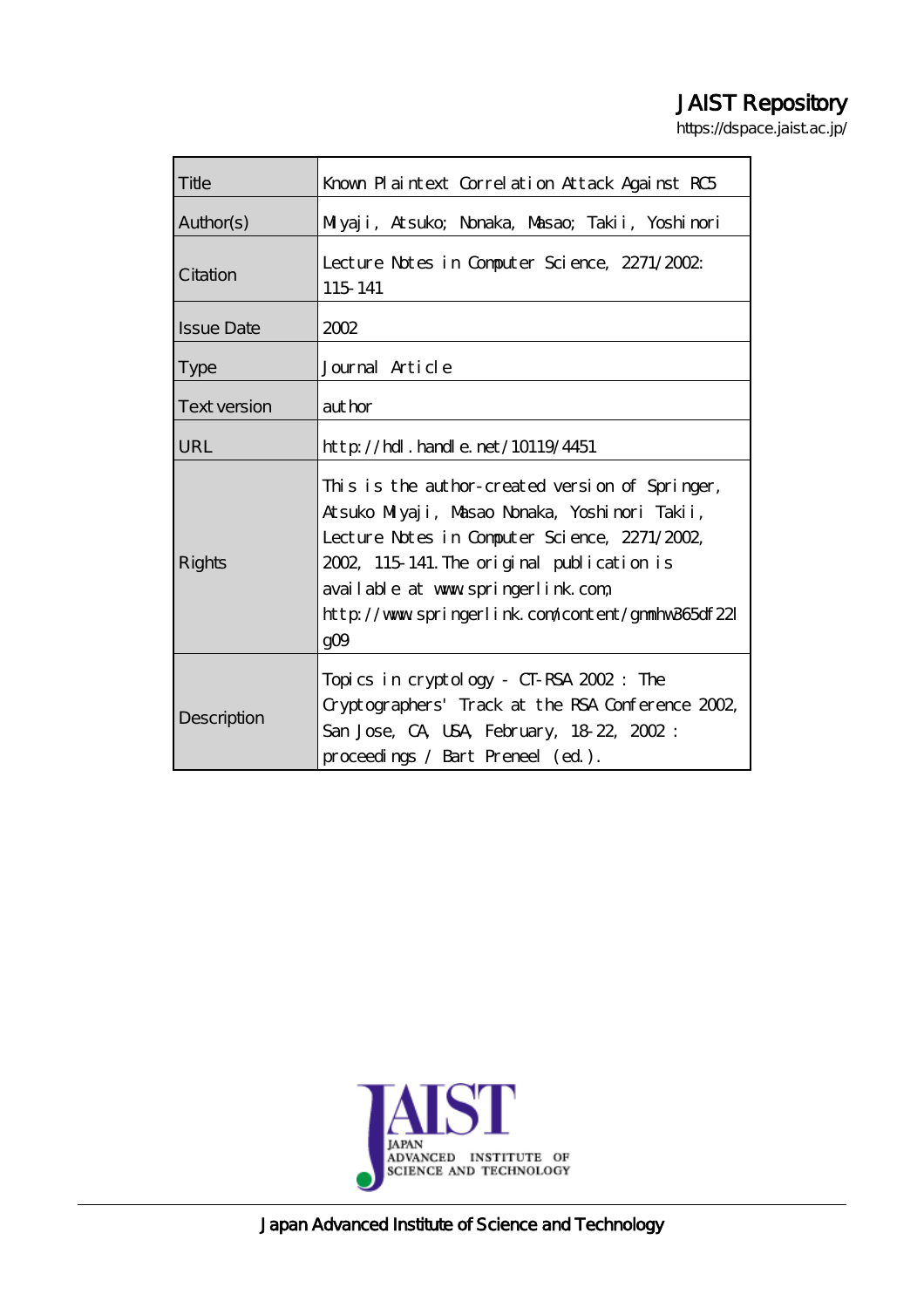# Known plaintext correlation attack against RC5

Atsuko Miyaji<sup>1</sup>, Masao Nonaka<sup>1</sup>, and Yoshinori Takii<sup>2</sup>

<sup>1</sup> School of Information Science, Japan Advanced Institute of Science and Technology 1-1, Asahidai, Tatsunokuchi, Nomi, 923-1292, Japan {miyaji, m-nonaka}@jaist.ac.jp http://grampus.jaist.ac.jp:8080/miyaji-lab/index.html <sup>2</sup> Japan Air Self Defense Force

5-1, Ichigaya Honmura-cho, Shinjyuku-ku, Tokyo, 162-0845, JAPAN

Abstract. We investigate a known plaintext attack on RC5 based on correlations. Compared with the best previous known-plaintext attack on RC5-32, a linear cryptanalysis by Borst, Preneel, and Vandewalle, our attack applies to a larger number of rounds. RC5-32 with r rounds can be broken with a success probability of 90% by using  $2^{6.14r+2.27}$ plaintexts. Therefore, our attack can break RC5-32 with 10 rounds (20 half-rounds) with  $2^{63.67}$  plaintexts with a probability of 90%. With a success probability of 30%, our attack can break RC5-32 with 21 halfrounds by using 2<sup>63.07</sup> plaintexts.

#### Introduction 1

RC5, designed by Rivest  $(11)$ , is a block cipher which is constructed by only simple arithmetic such as an addition, a bit-wise exclusive-or  $(XOR)$ , and a data dependent rotation. Therefore, RC5 can be implemented efficiently by software with small amount of memory.  $\text{RC5-32}/r$  means that two 32-bit-block plaintexts are encrypted by  $r$  rounds, where one round consists of two half-rounds. Various attacks against RC5 have been analyzed intensively( $[1, 2, 4-7]$ ). The best chosenplaintext attack ([1]), up to the present, breaks RC5-32/12 by using  $(2^{44}, 2^{54.5})$ pairs of chosen plaintexts and known plaintexts. However, it requires many stored plaintexts such as  $2^{54.5}$ . Even in the case of RC5-32/10, it requires  $(2^{36}, 2^{50.5})$ pairs of chosen plaintexts and known plaintexts with stored  $2^{50.5}$  plaintexts. In a realistic sense, it would be infeasible to employ such an algorithm on a modern computer. On the other hand, a known plaintext attack can work more efficiently and practically, even though it has not been reported far higher round like 12.

The best known-plaintext attack against RC5 is a linear cryptanalysis( $[2]$ ). They have reported that RC5-32 with 10 rounds is broken by  $2^{64}$  plaintexts under the heuristic assumption, that is, RC5-32 with  $r$  rounds is broken with a success probability of 90% by using  $2^{6r+4}$  plaintexts. However, their assumption seems to be highly optimistic. Table 1 shows both their results and our results. In fact, their experimental results report that  $RC5-32$  with 3 or 4 rounds is broken with a success probability of 81% or 82% if we use  $2^{22}$  or  $2^{28}$  plaintexts respectively. This means that their estimation does not hold even in such lower rounds as 3 or 4. On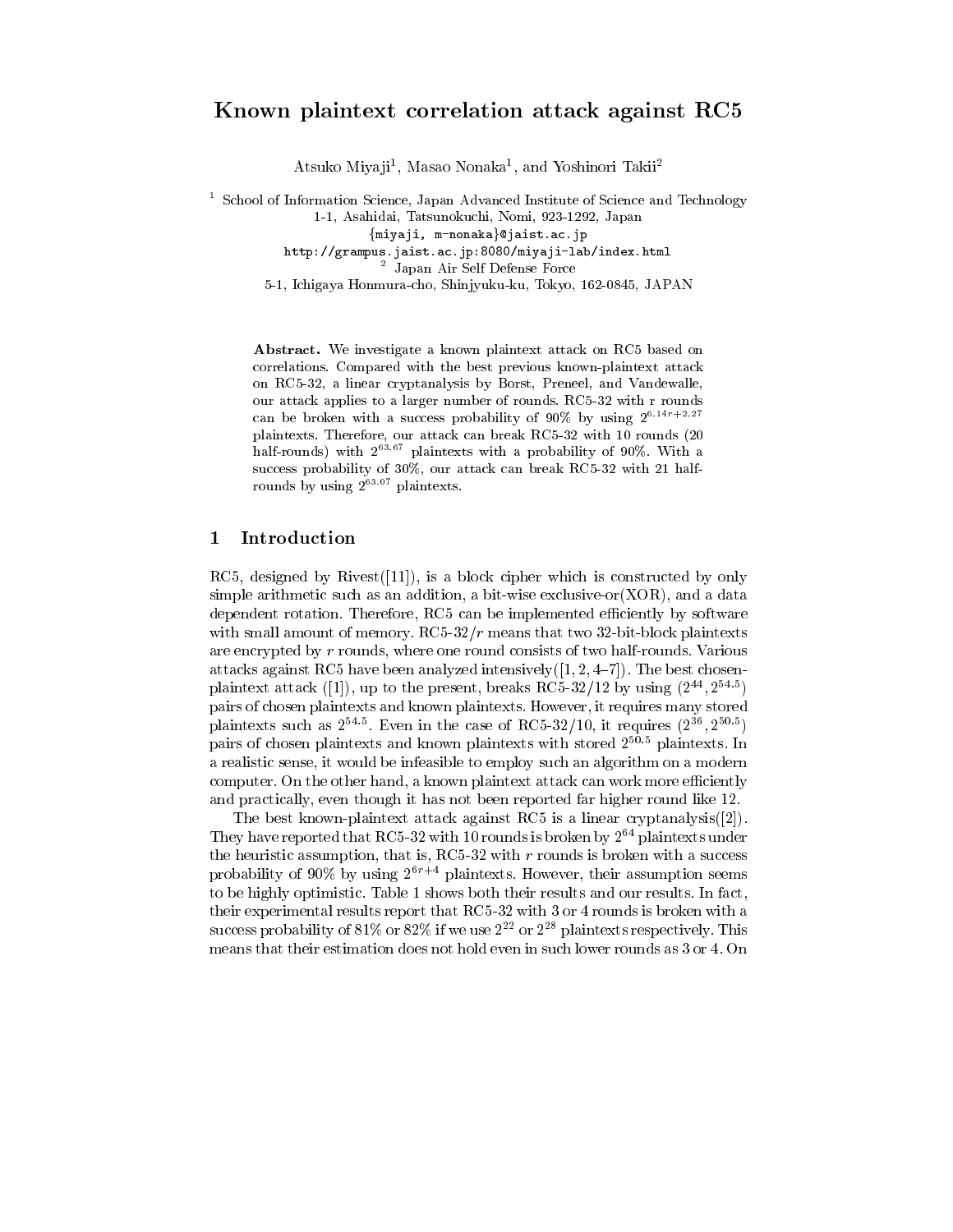the other hand, they also discussed the theoretical complexity of breaking RC5-32 with  $r$  rounds: RC5-32 with  $r$  rounds can be broken with a success probability of 90% by using  $2^{6.8r+2.4}$  plaintexts. According to their theoretical assumption, it requires  $2^{22.8}$  or  $2^{29.6}$  plaintexts in order to break RC5-32/3 or RC5-32/4 with a success probability of 90%. Actually, it seems that the theoretical estimate reflects their experimental results. Note that, under the theoretical assumption, their known plaintext attack can break  $RC5-32/9$  but not  $RC5-32/10$  with a success probability of 90%.

|          | $ r - round$ estimation                                                                                              |                 | 2 rounds |          | 3 rounds | 4 rounds |         | 5 rounds |        |
|----------|----------------------------------------------------------------------------------------------------------------------|-----------------|----------|----------|----------|----------|---------|----------|--------|
|          | theoretical(heuristic) $\#$ texts $\#$ keys $\#$ texts   $\#$ keys   $\#$ texts   $\#$ keys   $\#$ texts   $\#$ keys |                 |          |          |          |          |         |          |        |
|          | $\overline{126.8r+2.4/20r+4}$                                                                                        | 0.16            | 92/100   | $2^{22}$ | 81/100   | 28       | 82/100  | $2^{34}$ | 9/10   |
| our      | $0.14r + 2.27$                                                                                                       | າ <sup>15</sup> | 100/100  | $2^{22}$ | 100/100  | $2^{28}$ | 199/100 | $2^{33}$ | 90/100 |
| lattackl |                                                                                                                      | 0 <sup>14</sup> | 95/100   | $2^{21}$ | 95/100   | $2^7$    | 96/100  | $2^{32}$ | 60/100 |

Table 1. Required plaintexts for attack on RC5

In this paper, we investigate a known plaintext attack by improving a correlation attack against  $RC6([7])$ . RC6 is the next version of RC5, which has almost the same construction as RC5: RC6 consists of a multiplication, an addition, XOR, and a data dependent rotation. While the input of RC5 consists of 2 words such as  $(L_0, R_0)$ , that of RC6 consists of 4 words. This is why approach of attacks on RC5 is similar to that on RC6, but a slight difference is needed. Correlation attack makes use of correlations between an input and an output, which is measured by the  $\chi^2$  test: the specific rotation in both RC5 and RC6 is considered to cause the correlations between the corresponding two 5-bit integer values. In [7], correlation attacks against RC6-32 recover subkeys from the 1st round to the r-th round by handling a plaintext in such a way that the  $\chi^2$ -test after one round becomes significantly higher value. Their main idea is to choose such a plaintext that the least significant five bits in the first and third words are constant after one-round encryption as follows: 1. the least significant five bits in the first and third words are zero; 2. the fourth word is set to the values that introduce a zero rotation in the 1st round. Their attack controls a plaintext in two parts with 5 bits: 5 bits corresponding to the  $\chi^2$ -test, and 5 bits in relation to data dependent rotations. We apply their attack to RC5, where a plaintext is represented by 2 words  $(L_0, R_0)$ . According to their approach, it is necessary to control a plaintext in each block with each 5 bits: 1. the least significant five bits of  $L_0$ ,  $lsb_5(L_0)$ , is 0; 2.  $lsb_5(R_0)$  introduces a zero rotation in the 1st round. As a result, available plaintexts are reduced by  $2^{10}$ . Compared with RC6, available plaintexts to attack RC5 are extremely fewer because the block size of RC5 is just half of RC6. Therefore, it is critical to reduce available plaintexts of RC5 by  $2^{10}$  in order to break RC5 with a higher round. This is why their attack does not work well on RC5 directly. In fact, they also report that their attacks do not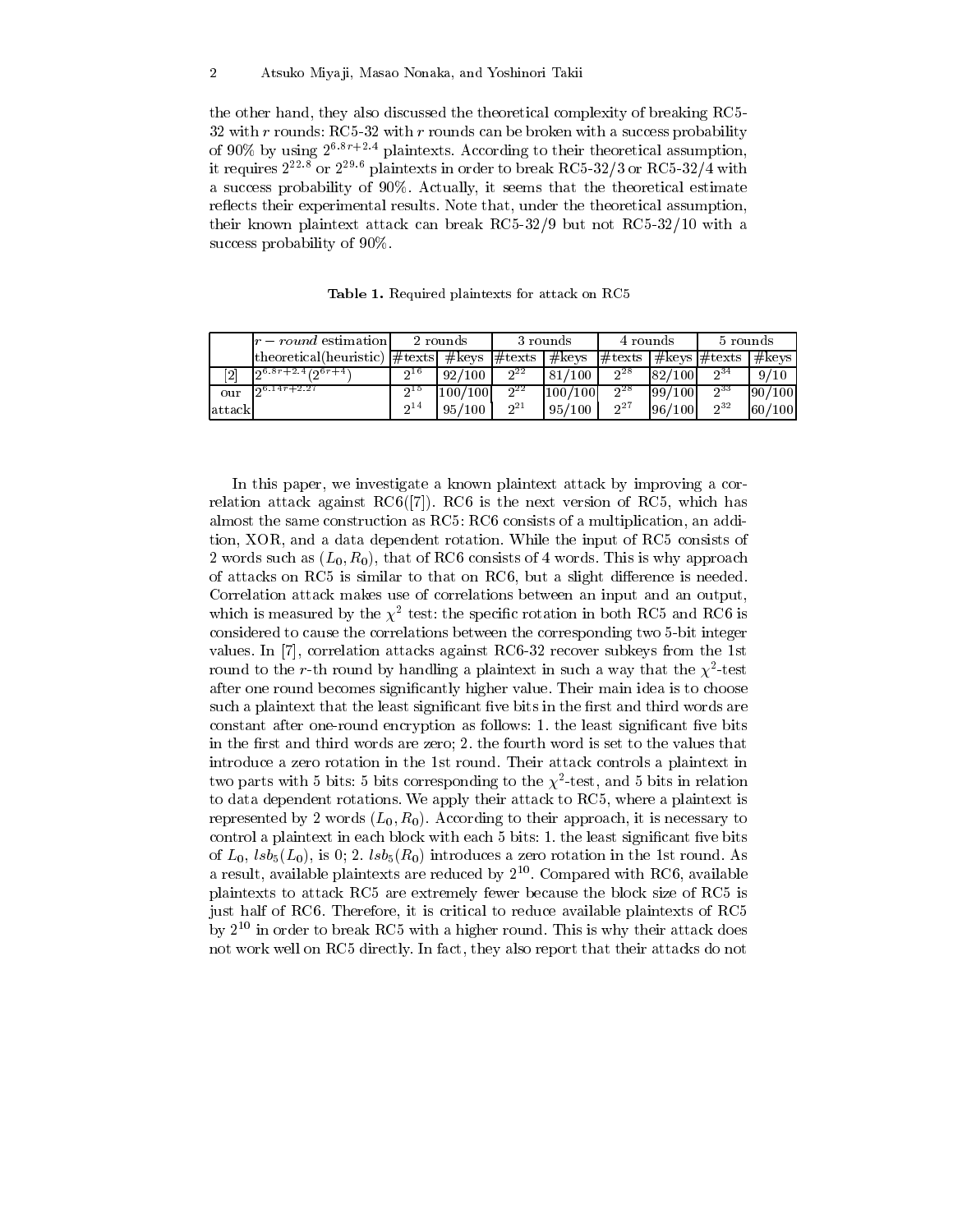work well on RC5 compared with the existing attack  $(1)$ . In [3], a correlation attack is also applied to RC5. Their algorithm searches subkeys from the final round to the 1st round by fixing both  $lsb_5(R_0)$  and  $lsb_5(L_0)$  to be 0. Therefore. their attack also suffers from the same problem of fewer available plaintexts. The important factor to target at RC5 is how to increase the available plaintexts.

We investigate how an output after h half-rounds,  $L_{h+1}$ , depends on a chosen plaintext, and find experimentally the following features of RC5:

1. The  $\chi^2$ -values for the least significant five bits on  $L_{h+1}$  become significantly high by simply setting such  $R_0$  that fixes a rotation amount in the 1st half-round. Note that any rotation amount, even large one, outputs the higher  $\chi^2$ -values.

2. Any consecutive five bits on  $L_{h+1}$  outputs similarly high  $\chi^2$ -values by simply setting such  $R_0$  that fixes a rotation amount in the 1st half-round.

Usually, we know that output of RC5 is highly unlikely to be uniformly distributed if a plaintext introduces small rotation amounts such as a zero in the 1st half-round  $([7])$ . However, from Feature 1, output of RC5 is also highly unlikely to be uniformly distributed if only a rotation in the 1st half-round is fixed. Apparently, a rotation in the 1st half-round is fixed if and only if the least significant five bits of  $R_0$  is fixed. This means that any given plaintext can be used for correlation attack by classifying it in the same least significant five bits. In this way, we can extend a chosen plaintext correlation attack to a known plaintext attack without any cost. From Feature 2, any consecutive five bits on  $L_{h+1}$  can be used to compute the  $\chi^2\text{-values}$  in the similar success probability.

We improve a correlation attack as a known plaintext attack by taking full advantage of the above features. The main points of our attack on RC5 are as follows:

1. Use any plaintext by classifying it into the same least significant five bits; 2. Determine the parts, on which the  $\chi^2$ -statistic is measured, according to the ciphertexts.

We also present two algorithms to recover 31 bits of the final half-round key: one recovers each 4 bits in serial, and the other recovers each 4 bits in parallel. By employing our correlation attack, RC5-32 with  $r$  rounds( $h$  half-rounds) can be broken with a success probability of 90% by using  $2^{6.14r+2.27}(2^{3.07h+2.27})$ plaintexts. As a result, our attack can break RC5-32/10 with  $2^{63.67}$  plaintexts in a probability of 90%. In the case of success probability 30%, our attack can break RC5-32 with r rounds (h half-rounds) by using  $2^{5.90r+1.12}(2^{2.95h+1.12})$  plaintexts. Therefore, our attack can break RC5-32 with 21 half-rounds by using 263.07 plaintexts in a probability of 30%.

This paper is organized as follows. Section 2 summarizes some notations and definitions in this paper. Section 3 applies Knudsen-Meier's correlation attack to RC5, and discusses the differences between RC5 and RC6. Section 4 describes some experimental results including the above features of RC5. Section 5 presents the chosen plaintext algorithm, Main algorithm. Section 6 discusses how to extend Main algorithm to the known plaintext algorithm, Extended algorithm. Section 7 applies Extended algorithm to 31-bit key recovery in the final round.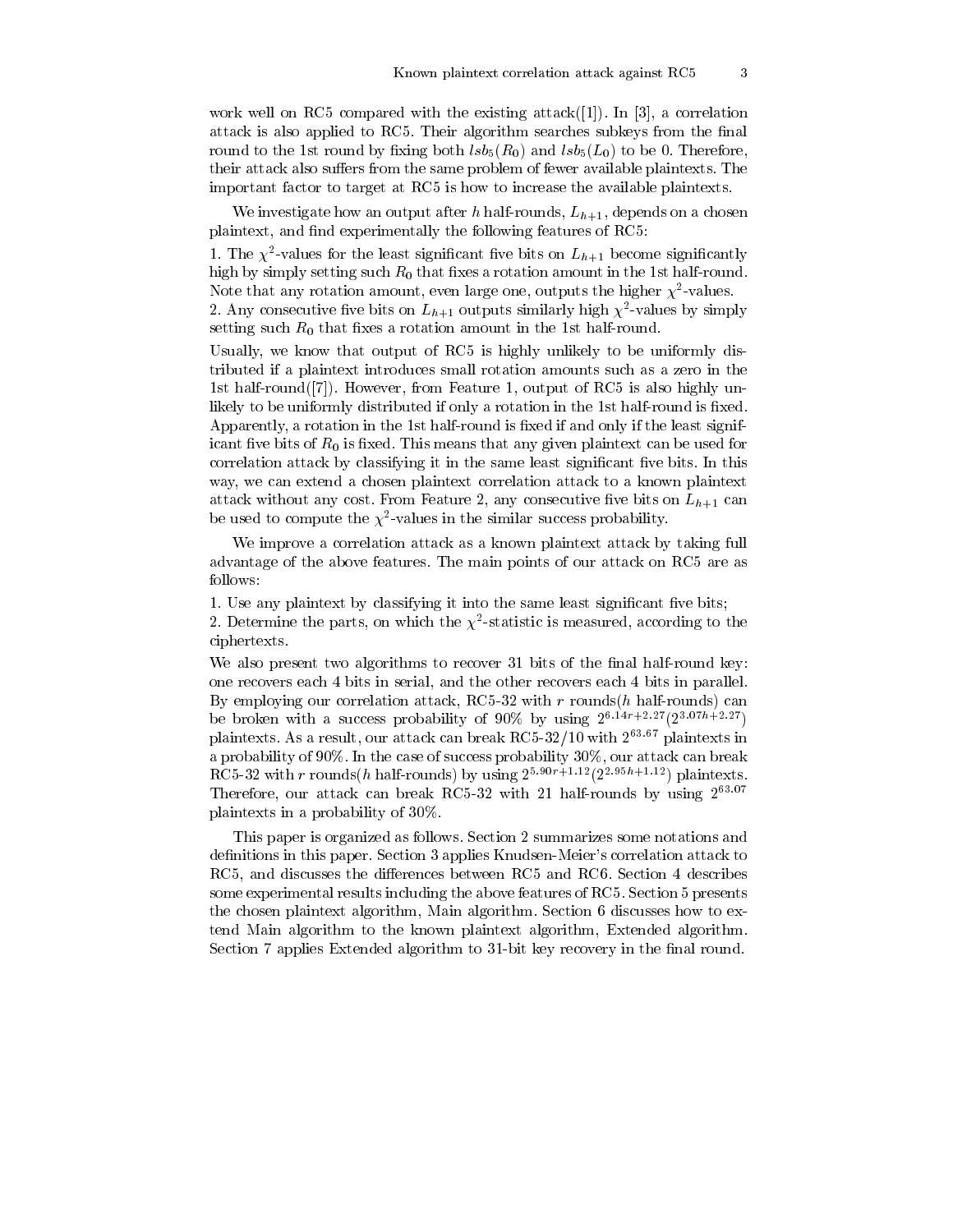#### $\bf{2}$ Preliminary

This section denotes some notations, definitions, and experimental remarks. First we describe RC5 algorithm after defining the following notations.

 $\boxplus$  ( $\boxminus$ ): an addition(subtraction) mod  $2^{32}$ ;  $\oplus$  : a bit-wise exclusive OR; r: the number of rounds; h: the number of half-rounds  $(h = 2r)$ ;

 $a \ll b(a \gg b)$ : a cyclic rotation of a to the left (right) by b bits;

 $(L_i, R_i)$ : an input of the *i*-th half-round, and  $(L_0, R_0)$  is a plaintext;

 $S_i$ : the *i*-th subkey( $S_{h+1}$  is a subkey of the *h*-th half-round);

 $lsb_n(X)$ : the least significant *n* bits of X;

 $X^i$ : denotes the *i*-th bit of X;

 $X^{[i,j]}$ : denotes from the *i*-th bit to the *j*-th bit of X (*i* > *j*);

 $\overline{X}$ : a bit-wise inversion of X.

We denote the least significant bit(LSB) to the 1st bit, and the most significant bit (MSB) as the 32-th bit for any 32-bit element. RC5 encryption is defined as follows: a plaintext  $(L_0, R_0)$  is encrypted to  $(L_{h+1}, R_{h+1})$  by h half-rounds iterations of a main loop, which is called one half-round. Two consecutive half-rounds correspond to one round of RC5.

### Algorithm 1 (Encryption with RC5)

1. 
$$
L_1 = L_0 + S_0
$$
;  $R_1 = R_0 + S_1$ ;

2. for 
$$
i = 1
$$
 to  $h$  do:  $L_{i+1} = R_i$ ;  $R_{i+1} = ((L_i \oplus R_i) \lll R_i) + S_{i+1}$ ).

We make use of the  $\chi^2$ -tests for distinguishing a random sequence from nonrandom sequence([5,7,8]). Let  $X = X_0, ..., X_{n-1}$  be a sequence with  $\forall X_i \in$  $\{a_0, \dots, a_{m-1}\}\.$  Let  $N_{a_i}(X)$  be the number of  $X_i$  which equals  $a_j$ . The  $\chi^2$ statistic of X,  $\chi^2(X)$ , estimates the difference between X and the uniform distribution as follows:  $\chi^2(X) = \frac{m}{n} \sum_{i=0}^{m-1} (N_{a_i}(X) - \frac{n}{m})^2$ . We use the threshold<br>for 31 degrees of freedom in Table 2. For example, (level,  $\chi^2$ )=(0.95, 44.99) in Table 2 means that the value of  $\chi^2$ -statistic exceeds 44.99 in the probability of  $5\%$  if the observation X is uniform. Here, we set the level to 0.95 in order to distinguish a sequence  $X$  from a random sequence.

**Table 2.**  $\chi^2$ -distribution with 31 degree of freedom

|  |  |  |  | Level 0.50 0.60 0.70 0.80 0.90 0.95 0.99 0.999 0.9999 |
|--|--|--|--|-------------------------------------------------------|
|  |  |  |  |                                                       |

In our experiments, all plaintexts are generated by using  $m$ -sequence([9]). For example, Main or Extended algorithm uses 59-bit or 64-bit random number generated by  $m$ -sequence, respectively. The platforms are IBM RS/6000 SP (PPC 604e/332MHz  $\times$  256) with memory of 32 GB.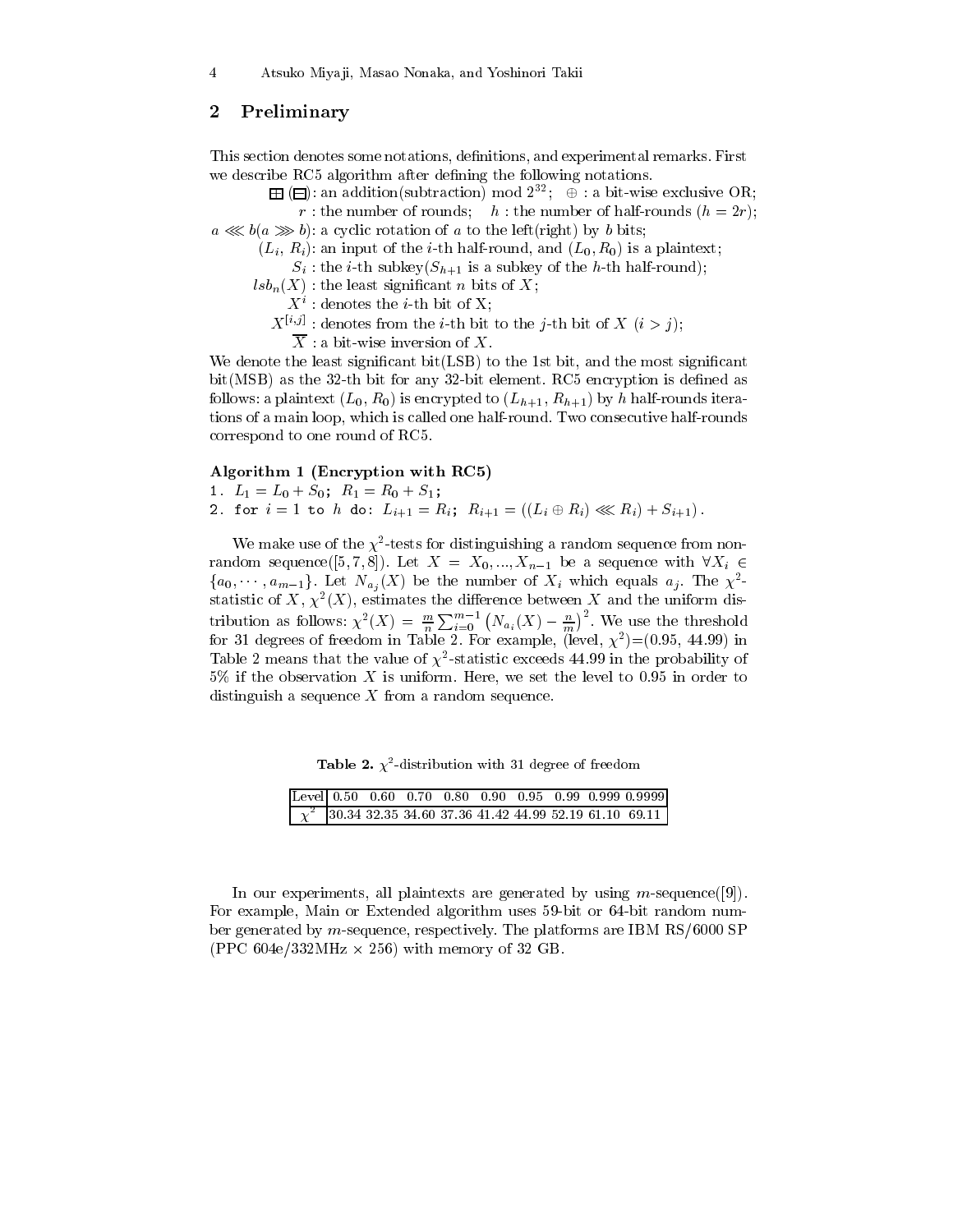#### 3 Applying Knudsen-Meier's correlation attack to RC5

Knudsen and Meier ([7]) proposed a key-recovery attack to RC6, which estimates a subkey from the 1st round to the r-th round by handling a plaintext. Their main idea is to choose such a plaintext that the least significant five bits in the first and third words are constant after one-round encryption. Therefore plaintexts in RC6 are chosen as follows: 1. the least significant five bits in the first and third words are zero; 2. the fourth word is set to the values that introduce a zero rotation in the 1st round. To sum up, their attack controls a plaintext in two parts with 5 bits: 5 bits corresponding to the  $\chi^2$ -test and 5 bits in relation to data dependent rotations. Let us apply their idea to RC5 directly.

# Algorithm 2 (Knudsen-Meier's attack to RC5)

This algorithm recovers  $lsb_5(S_1)$ . Set  $s = lsb_5(S_1)$ , and  $lsb_5(R_0) = x$ . 1. For each  $s(s = 0, 1, \dots, 31)$ , set such an x that leads to a zero

- rotation in the 1-st half-round, that is, set  $x + s = 0 \pmod{32}$ .
- 2. Choose plaintexts  $(L_0, R_0)$  with  $(lsb_5(L_0), lsb_5(R_0)) = (0, x)$ , and set  $y = lsb_5(L_{h+1})$
- 3. For each  $(L_0, R_0)$ , update each array by incrementing  $count[s][y]$ .
- 4. For each s, compute the  $\chi^2$ -value  $\chi^2[s]$ , and output s with the highest value  $\chi^2[s]$  as  $lsb_5(S_1)$ .

**Table 3.** Success probability of Algorithm 2(in 100 trials)

|                      | 4 half rounds |               |      | 6 half-rounds |                                                                                                                                              | 8 half-rounds  |    |          |  |
|----------------------|---------------|---------------|------|---------------|----------------------------------------------------------------------------------------------------------------------------------------------|----------------|----|----------|--|
| $\#$ texts $\#$ keys |               |               |      |               | $\chi^2$ -value* $\frac{1}{\# \text{tex}}$ + $\frac{1}{\# \text{tex}}$ keys $\chi^2$ -value* $\frac{1}{\# \text{tex}}$ keys $\chi^2$ -value* |                |    |          |  |
| 210                  | 25            | 530.12        | ചാ   | 20            | 139.59                                                                                                                                       |                |    | 69.56    |  |
| $2^{19}$             | 28            | 256034.12     | 0.19 |               | 6639.60                                                                                                                                      | 2 <sup>1</sup> | 26 | 443.061  |  |
| 23                   |               | 28 4097164.86 | 0.23 |               | 32 105660.92                                                                                                                                 | 0.26           |    | 13303.08 |  |

\* The average of the maximum  $\chi^2$ -value in each trial.

Table 3 shows the experimental results of Algorithm 2. From Table 3, we see that a correct key can not be efficiently recovered, even though the maximum  $\chi^2$ -value is enough high. Apparently, plaintexts with a zero rotation in the 1st round outputs the high  $\chi^2$ -value, but a small-absolute-value one such as  $\pm 1, \pm 2$ etc., also outputs the high  $\chi^2$ -value. Since Algorithm 2 uses only plaintexts with a zero rotation in the 1st round, it suffers from other high- $\chi^2$ -value plaintexts, and thus cannot recover keys efficiently. Algorithm 2 is distinguishable, but unrecoverable. Furthermore, Algorithm 2 can use only  $2^{54}$  plaintexts. In general, the number of plaintexts on RC5 is not so large as RC6. Another problem may occur in recovering other bits of  $S_1$  because the rotation in the 1st half-round is determined only by  $\text{lsb}_5(S_1)$ . In RC6, the rotation in the 1st half-round is determined by all bits of  $S_1$ , and thus their algorithm can work well to recover all bits of  $S_1$ . This is why it is not efficient to apply their attack to RC5.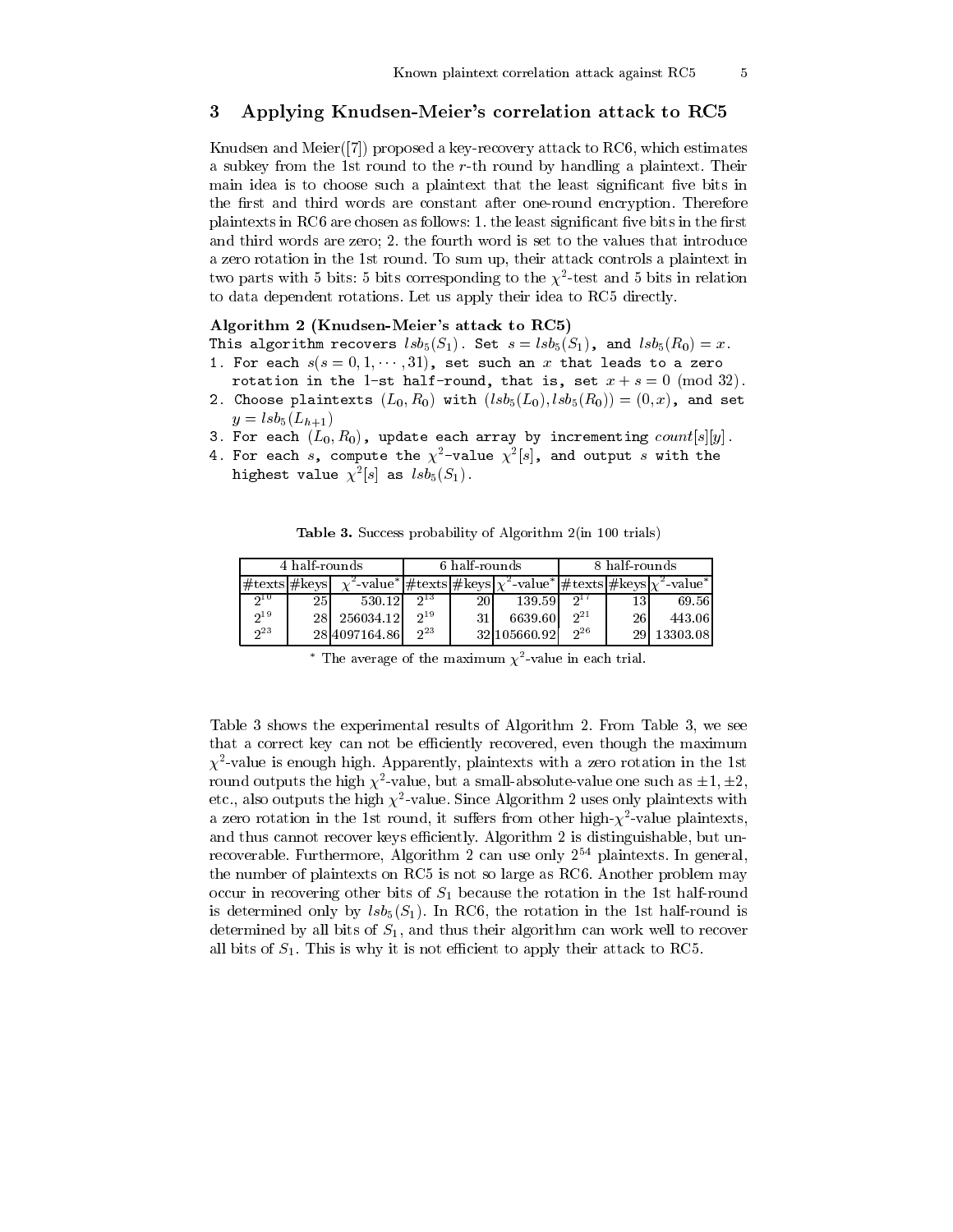#### $\chi^2$ -statistic of RC5  $\overline{\mathbf{4}}$

In this section, we investigate how to reduce the constraint of plaintexts in order to increase available plaintexts. In RC5,  $lsb<sub>5</sub>(R<sub>0</sub>)$  determines the 1st half-round data dependent rotation, so it would be desirable to handle  $lsb_5(R_0)$  in some way. On the other hand, the effect of  $lsb_5(L_0) = 0$  deeply depends on  $lsb_5(R_0)$ as follows: 1. if  $lsb_5(R_0)$  is fixed to a value that leads a zero rotation in the 1st half-round like Algorithm 2, then  $lsb_5(L_0)=0$  can fix  $lsb_5(R_2)$ , that is, fix the rotation amount of the 2nd half-round, and can also fix  $\text{lsb}_5(L_3)$  for any available plaintext; 2. if  $lsb_5(R_0)$  is fixed to just  $0([3])$ , then  $lsb_5(L_0) = 0$  can not fix  $\text{lsb}_5(R_2)$  (i.e.  $\text{lsb}_5(L_3)$ ) for any available plaintext. We experimentally compare the effect of  $lsb_5(L_0) = 0$ ,  $lsb_5(R_0) = 0$ , or both. We also investigate which parts output the higher  $\chi^2$ -statistics. To observe these, we conduct the following five experiments in each  $h$  half-round.

**Test 1:**  $\chi^2$ -test on  $lsb_5(L_{h+1})$  with  $lsb_5(R_0) = lsb_5(L_0) = 0$ . **Test 2:**  $\chi^2$ -test on  $lsb_5(L_{h+1})$  with  $lsb_5(R_0) = 0$ . **Test 3:**  $\chi^2$ -test on  $lsb_5(L_{h+1})$  with  $lsb_5(L_0) = 0$ . **Test 4:**  $\chi^2$ -test on  $lsb_5(L_{h+1})$  with  $lsb_5(R_0) = x$  ( $x = 0, 1, ..., 31$ ). **Test 5:**  $\chi^2$ -test on any consecutive 5bits of  $L_{h+1}$  with  $lsb_5(R_0) = 0$ .

#### Test 1, 2, and 3 4.1

**Table 4.** #texts required for  $\chi^2$ -value > 44.99 in Test 1, 2 and 3(on the average of  $100 \text{ keys}$ 

| $\#$ half rounds                                                          |  |  |  | 10 |
|---------------------------------------------------------------------------|--|--|--|----|
| Test $1(\log_2(\#text{ texts}))$ 9.08 11.77 14.92 18.05 20.93 24.36 26.98 |  |  |  |    |
| Test $2(\log_2(\#textts)) 10.94$ 14.05 16.83 19.84 22.79 25.74 28.57      |  |  |  |    |
| $\frac{\text{Test }3(\log_2(\# texts))}{14.26}$ 17.26 19.62 23.14 25.75 - |  |  |  |    |

Here we show the experimental results of Test 1, 2, and 3 after discussing the differences among these Tests. The condition of  $lsb_5(R_0) = 0$  means that the rotation amount of the 1st half-round is fixed. The purpose of Tests 1 and 2 is to observe the effect of handling a plaintext in the part corresponding to the  $\chi^2$ -test: Test 1 handles it; and Test 2 does not handle it. On the other hand, Test 3 sets only  $lsb_5(L_0) = 0$ , so it cannot control the rotation amount of the 1st half-round at all.

Table 4 shows the experimental results of Test 1, 2, and 3 which represent the number of plaintexts required for  $\chi^2$ -value exceeding 44.99. These tests are computed to the second decimal place, and the  $\chi^2$ -value is computed on the average of 100 different keys. From Table 4, we see that the  $\chi^2$ -value in Test 3 is much lower than that in Test 1, and also lower than that in Test 2. Test 3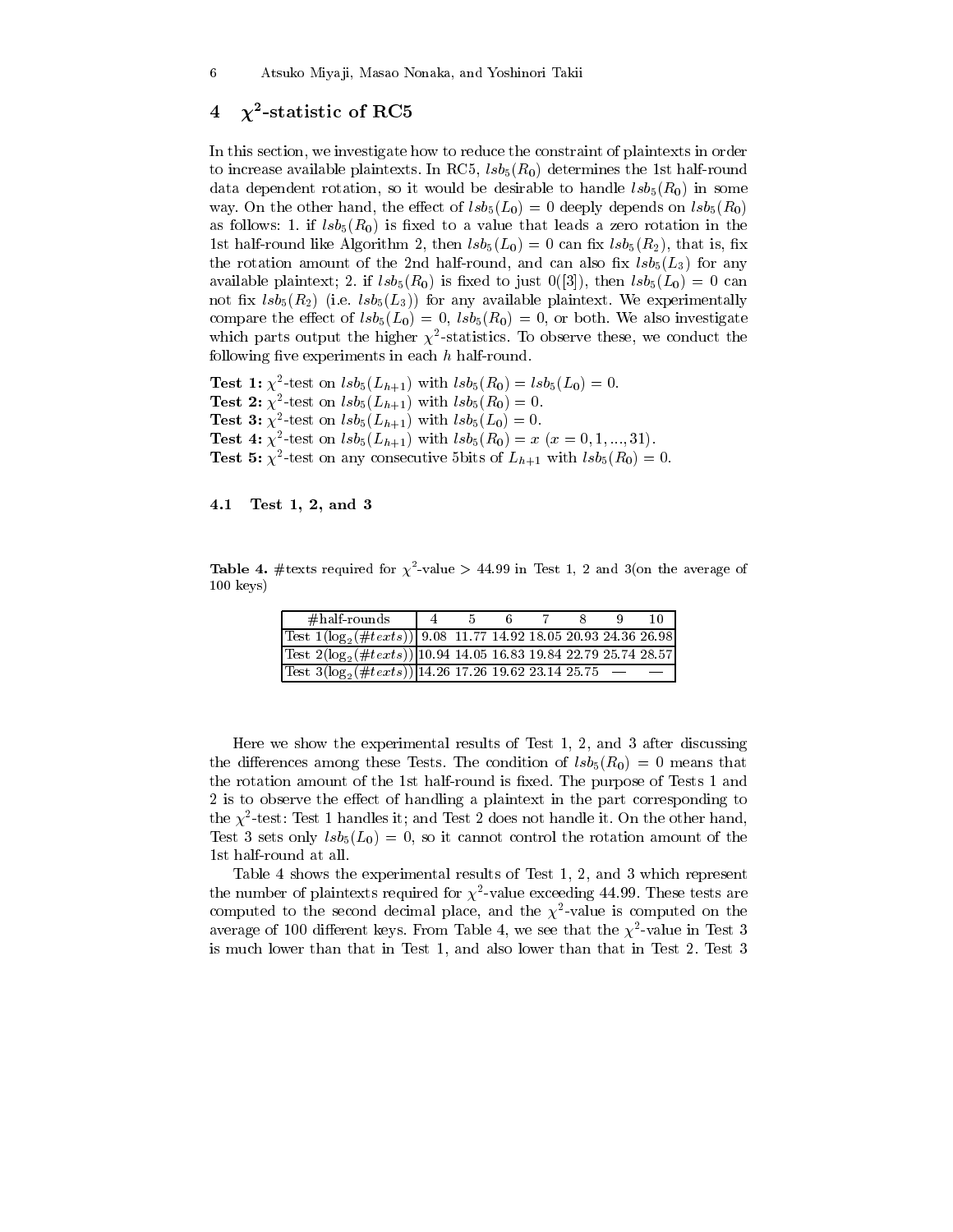requires about  $2^5(2^3)$  times as many plaintexts as Test 1(Test 2) in order to get the same effect as Test  $1(Test 2)$ . As a result, we see that fixing the rotation amount of the 1st half-round, that is,  $lsb_5(R_0) = 0$ , causes highly nonuniform distribution, and that Test 3 has no advantage to both Tests 1 and 2.

Next we focus on the effect of  $lsb_5(L_0) = 0$  under  $lsb_5(R_0) = 0$ . From Table 4, we see that in each half-round, the  $\chi^2$ -value in Test 1 is higher than that in Test 2, but that almost the same effect of Test 1 is expected in Test 2 if we use about  $2<sup>2</sup>$  times plaintexts as many as Test 1. The number of plaintexts required for  $\chi^2$ -value exceeding 44.99 on h half-rounds,  $log_2(\#text{x}t)$ , is estimated

$$
log_2(\#text) = 3.03h - 3.21
$$
 (Test 1),  $log_2(\#text) = 2.93h - 0.73$  (Test 2)

by using the least square method. On the other hand, the number of available plaintexts in Test 1(Test 2) is  $2^{54}(2^{59})$ . By substituting the number of available plaintexts, we conclude that the case of Test 1, or Test 2 is estimated to be distinguishable from a random sequence by 18 half-rounds, or 20 half-rounds, respectively. As a result, Test 2 is more advantageous than Test 1.

#### 4.2 Test 4 and 5



Fig. 1. #texts required for  $\chi^2$ -value > 44.99 in each  $lsb_5(R_0)$  (on the average of  $100 \text{ keys}$ 

Fig. 2. #texts required for  $\chi^2$ -value > 44.99 in each consecutive 5 bits of  $L_{h+1}$ (on the average of 100 keys)

We observe the experimental results of Test 4 in Figure 1. As we have discussed the above, setting  $lsb_5(R_0) = 0$  means to fix the rotation amount in the first round. Note that the rotation amount is not necessarily equal to 0. Therefore, the same effect as  $lsb_5(R_0) = 0$  would be expected if only fixing  $lsb_5(R_0)$ . Test 4 examines the hypothesis. In Figure 1, the horizontal line corresponds to the fixed value of  $lsb_5(R_0)$  and the vertical line corresponds to the number of plaintexts required for  $\chi^2$ -value exceeding 44.99. From Figure 1, we see that any  $\ell s b_5(R_0)$  can be distinguished from a random sequence in almost the same way as  $\ell s b_5(R_0) = 0$ . To sum up, we do not have to set  $\ell s b_5(R_0) = 0$  in order to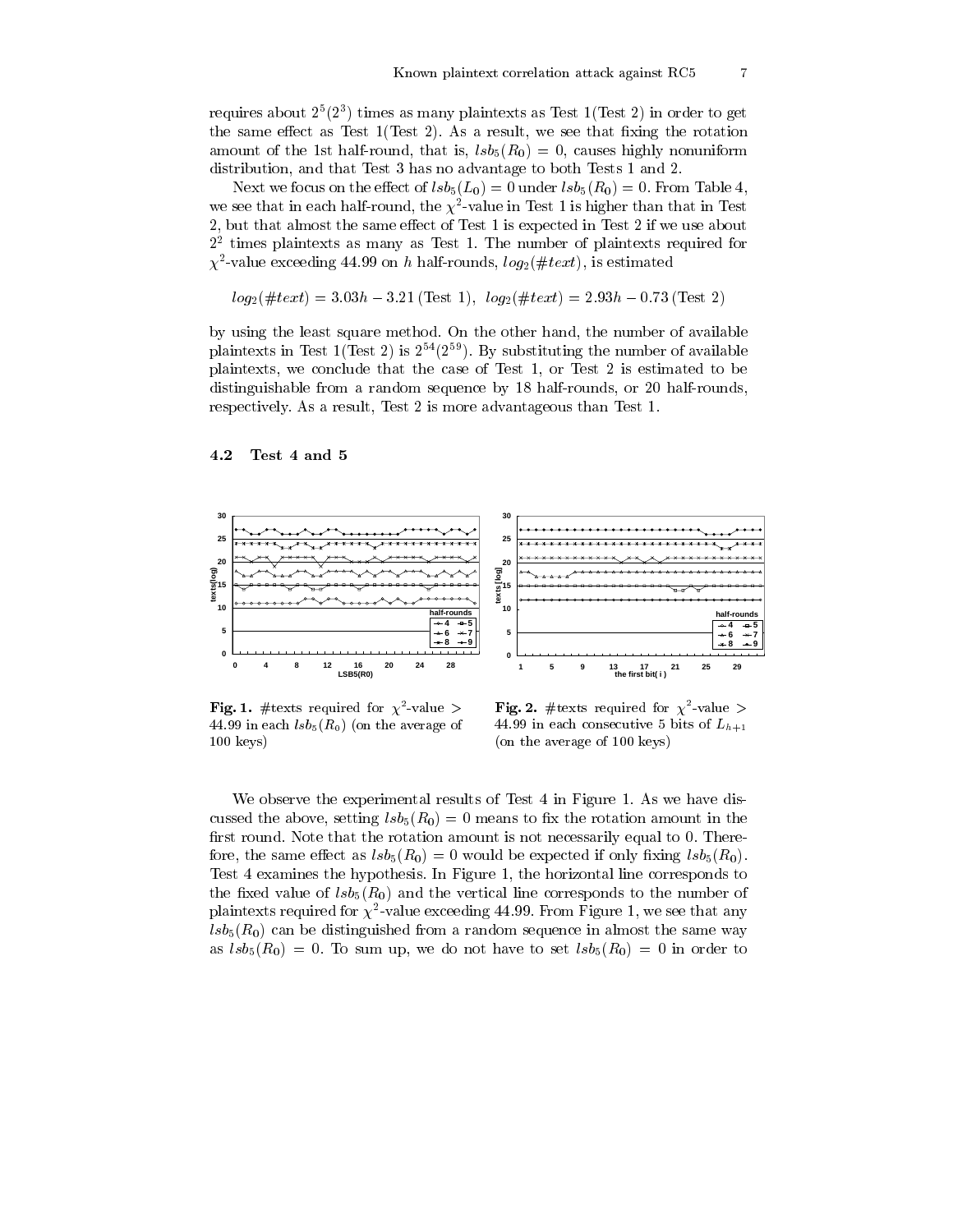increase the  $\chi^2$ -value. We can use any plaintext  $(L_0, R_0)$  with any  $R_0$  by just classifying it into the same  $lsb_5(R_0)$ .

In Test 5, we compute the  $\chi^2$ -value in each consecutive 5 bits of  $L_{h+1}$ , and how many plaintexts are required in order to exceed the threshold  $\chi^2$ -value of 44.99. Figure 2 shows the experimental results. The horizontal line corresponds to the first bit of consecutive 5 bits of  $L_{h+1}$ , and each plot presents the number of plaintexts required for  $\chi^2$ -value exceeding 44.99 for each consecutive 5 bits. For example, the case of  $i = 1$ , or  $i = 32$  corresponds to  $L_{h+1}^{[5,1]}$ , or  $\{L_{h+1}^{32}, L_{h+1}^{[4,1]}\}.$ From Figure 2, we see that any consecutive five bits can be distinguished from a random sequence in almost the same way as  $L_{h+1}^{[5,1]}$ . Correlations are observed on any consecutive five bits of  $L_{h+1}$ .

#### A chosen plaintext correlation algorithm 5

In this section, we present a key recovery algorithm, called Main algorithm. Main algorithm is designed by making use of the results of tests in Section 4 as follows:

1. Only  $lsb_5(R_0)$  is fixed to 0 (**Test 1, 2**);

2. The parts measured by  $\chi^2$ -statistic are not fixed to  $lsb_5(L_{h+1})$  (Test 5);

3. The  $\chi^2$ -value is computed on z to which consecutive 5 bits, y, is exactly decrypted by 1 half-round (see Figure 3);

4. The decrypted, z, is classified into 32 cases according to  $lsb_5(L_{h+1})=x$ , and the  $\chi^2$ -value is computed on each distribution of z for each  $lsb_5(L_{h+1})=x$ .

## Algorithm 3 (Main algorithm)

This algorithm recovers  $lsb_4(S_{h+1})$ . Set  $(lsb_5(L_{h+1}),lsb_5(R_{h+1})) = (x, y)$ , and  $lsb_4(S_{h+1}) = s$ , where x is the rotation amount in the h-th half-round.

- 1. Choose a plaintext  $(L_0, R_0)$  with  $lsb_5(R_0)=0$ , and encrypt it.
- 2. For each  $s(s = 0, 1, \dots, 15)$ , set  $S_{h+1}^5 = 0$ , and decrypt  $R_{h+1}$  by 1 half-round. Note that, from the rotation amount  $x$  in the  $h$ -th half-round, we exactly know where  $y$  is decrypted by 1 half-round, which is set to  $z$ .
- 3. For each value  $s$ ,  $x$ , and  $z$ , we update each array by incrementing  $count[s][x][z]$ .
- 4. For each s and x, compute  $\chi^2[s][x]$ .
- 5. Compute the average  $ave[s]$  of  $\{\chi^2[s][x]\}$  for each s, and output s with the highest  $ave[s]$  as  $lsb_4(S_{h+1})$ .

Main algorithm computes the  $\chi^2$ -value on z, to which y is decrypted by the final round subkey. Therefore, the  $\chi^2$ -value in  $lsb_5(S_{h+1})=1s$  is coincident with that in  $lsb_5(S_{h+1}) = 0s$  in the following reason. For  $s = lsb_4(S_{h+1})$ , we set two candidates of  $lsb_5(S_{h+1}), t = 1s$  and  $t' = 0s$ . So  $t = t' + 16 \pmod{32}$ . We also set each decrypted value of  $y = \ell s b_5(R_{h+1})$  by using each key, t or t', to z or z', respectively. Then  $z^{[4,1]} = z'^{[4,1]}$ , and  $z^5 = z'^5$ , and thus  $z = z' + 16 \pmod{32}$ . Two distribution of *count*[t][x][z] and *count*[t'][x][z'] in Algorithm 3 satisfy

 $count[t][x][z] = count[t'][x][z' + 16 \pmod{32}].$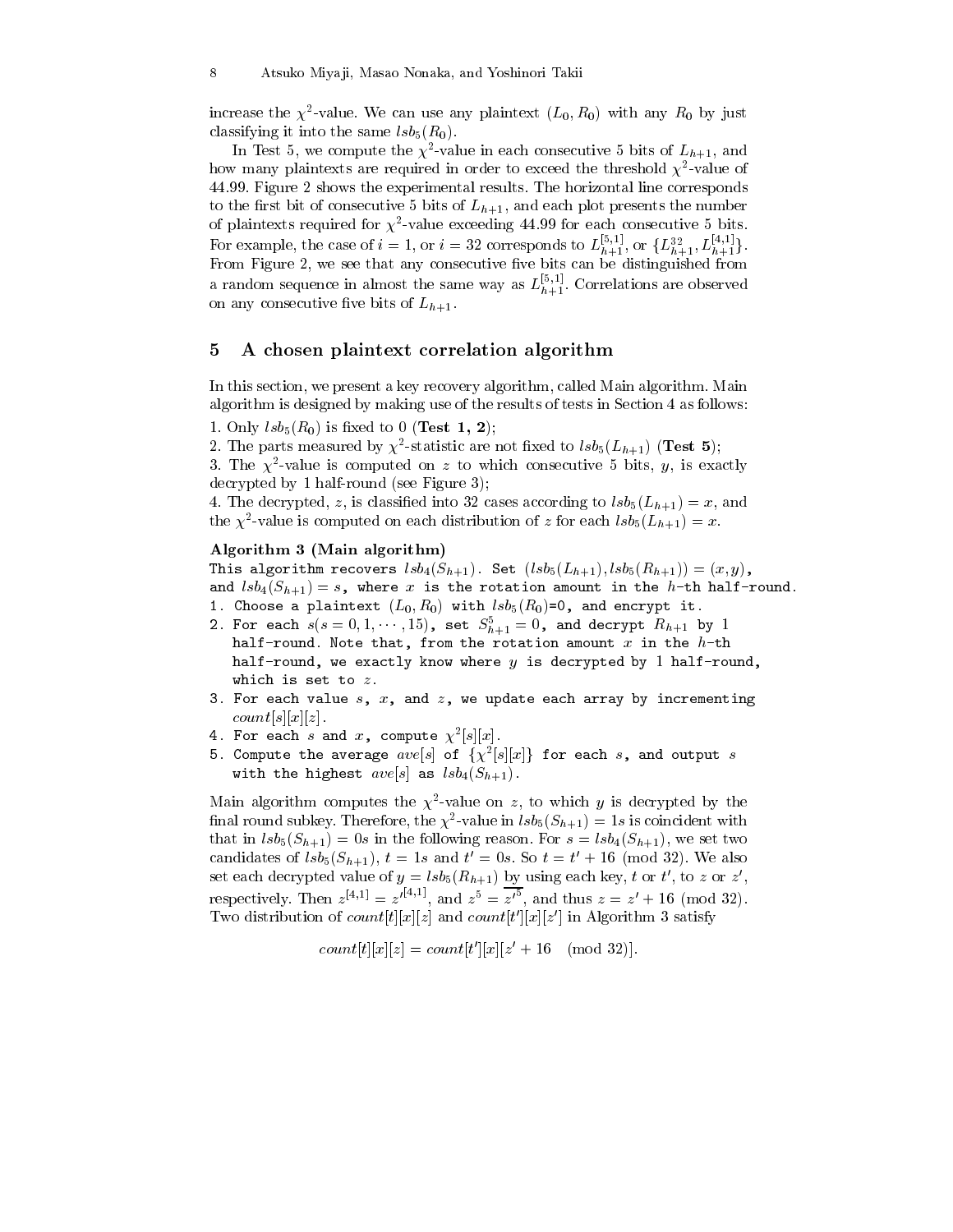9



Fig. 3. Outline of Main algorithm

So, we get  $\chi^2[t][x] = \chi^2[t'][x]$  from the definition of  $\chi^2$ -value. This is why the  $\chi^2$ -value in  $S_{h+1}^{[5,1]} = 1s$  is coincident with that in  $S_{h+1}^{[5,1]} = 0s$  for  $s = S_{h+1}^{[4,1]}$ .<br>Figure 4 and Table 5 show the succ

with  $4-10$  half-rounds. More precise experimental results are shown in Table 6. All experiments are calculated to the second decimal place. In our policy, we design all experiments as precisely as possible in order to estimate the efficiency of algorithm strictly. From Table 6, the number of plaintexts required for recovering a key in r rounds(h half-rounds) with the success probability of  $90\%$ ,  $log_2(\#text{x}t)$ , is estimated<sup>1</sup>,

$$
log_2(\#text) = 6.23r + 0.07, (log_2(\#text) = 3.12h + 0.07),
$$

by using the least square method. In the case of success probability of  $45\%$ , the number of required plaintexts is estimated as follows,

 $log_2(\#text) = 6.18r - 1.47 (log_2(\#text) = 3.09h - 1.47).$ 

Our estimation is computed by using the results of 5-10 half-rounds except for 4 half-rounds because key recovery with 4 half-rounds depends deeply on the choice of  $S_0$ , and plaintexts  $R_0$ . The key recovery with 4 half-rounds examines a bias for distribution of consecutive 5 bits in  $L_4$ , which is coincident with that in  $L_2$ . A bias for distribution of  $L_2$  depends only on the 2nd half-round operation,  $S_0$ , and plaintexts  $R_0$ . In fact, the coefficient of determination([12]) for approximation polynomial including the result of 4 half-rounds is worse than that for approximation polynomial without the result of 4 half-rounds.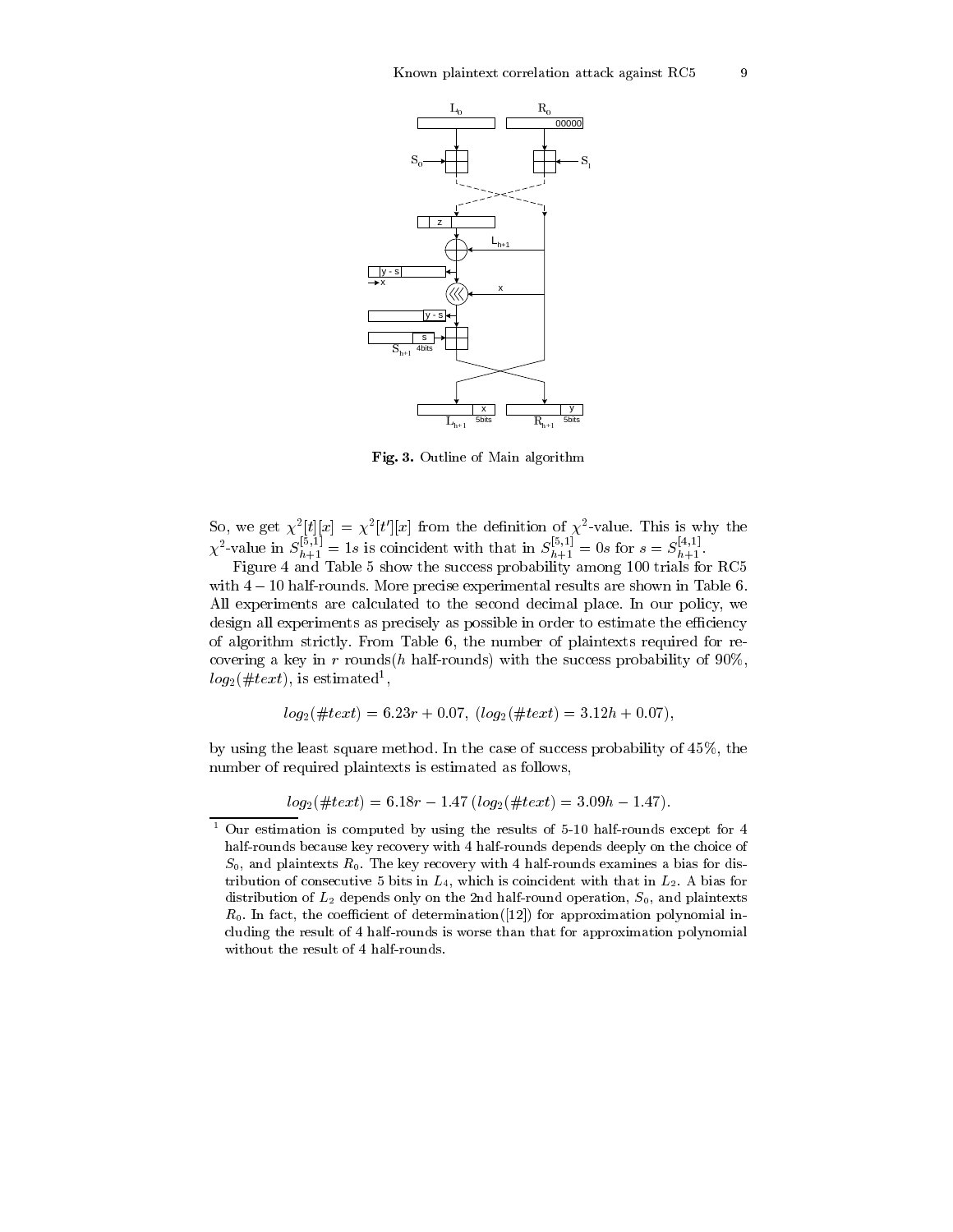By substituting  $log_2(\#text) = 59$ , Main algorithm can break RC5-32 with 18 rounds with  $2^{56.23}$  plaintexts with a probability of 90%. With a success probability of 30%, Main algorithm can break RC5-32 with 19 half-rounds by using  $2^{57.24}$  plaintexts. From these results, we see that it is indispensable to increase available plaintexts in order to break RC5 with higher round.



Fig. 4. Success probability of Main algorithm (in 100 trials)

#### 6 A known plaintext correlation algorithm

In this section, we present a key recovery algorithm, called Extended algorithm, which applies Main algorithm to a known plaintext attack.

#### $6.1$ Extended algorithm

Extended algorithm classifies any plaintext  $(L_0, R_0)$  into the same  $lsb<sub>5</sub>(R<sub>0</sub>)$ , and applies Main algorithm as follows.

### Algorithm 4 (Extended algorithm)

This algorithm recovers  $lsb_4(S_{h+1})$ . Set  $s = lsb_4(S_{h+1})$ , and  $x = lsb_5(L_{h+1})$ in the same way as Algorithm 3.

- 1. Given *n* known plaintexts  $(L_0, R_0)$ , set  $l = lsb_5(R_0)$ , and encrypt it.
- 2. For each  $l$ , compute  $\chi^2[l][s][x]$  according to Step 2-4 in Algorithm 3.
- 3. Compute the average  $ave[l][s]$  of  $\{\chi^2[l][s][x]\}_x$  for each s and each l.
- 4. Compute  $sum[s] = \sum_{l=0}^{31} ave[l][s]$  for each s, and output s with the highest  $sum[s]$  as  $lsb<sub>4</sub>(S<sub>h+1</sub>)$ .

Figure 5 and Table 7 show that the success probability among 100 trials for RC5 with  $4-10$  half-rounds. More precise experimental results are shown in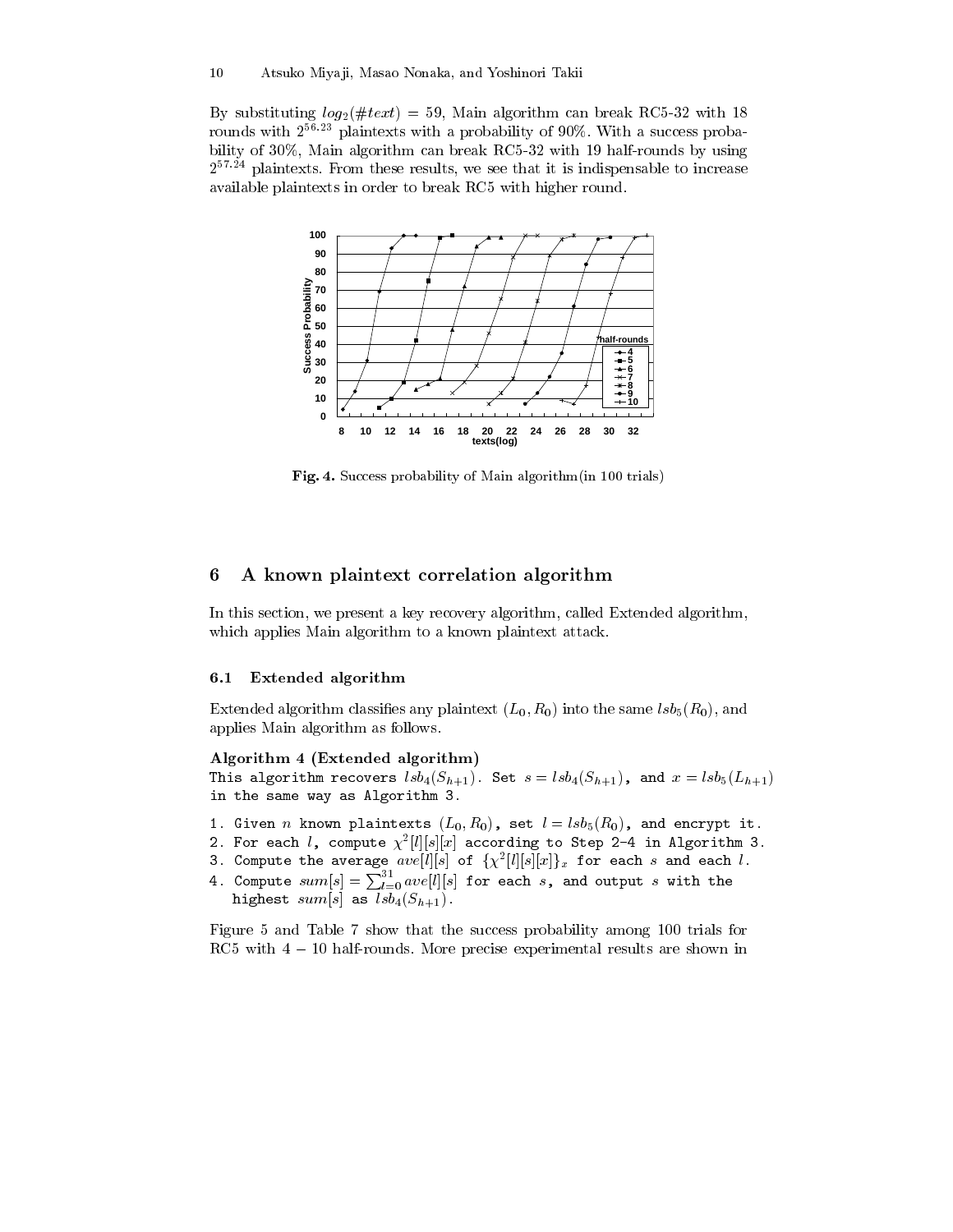

Fig. 5. Success probability of Extended algorithm (in 100 trials)

Table 8. From Table 8, the number of plaintexts required for recovering a key on r rounds(h half-rounds) with the success probability of 90%,  $log_2(\#text)$ , is estimated,

$$
log_2(\#text) = 6.14r + 2.27 \ (log_2(\#text) = 3.07h + 2.27),
$$

by using the least square method. By substituting  $log_2(\#text{t} x t) = 64$ , we conclude that our algorithm is estimated to recover a key on RC5 with 20 half-rounds with  $2^{63.67}$  plaintexts in the success probability of 90%. In the case of success probability of 30%, the number of required plaintexts is estimated as follows,

$$
log_2(\#text) = 5.90r + 1.12 \ (log_2(\#text) = 2.95h + 1.12).
$$

Therefore, our algorithm can recover a key on RC5 until 21 half-rounds with  $2^{63.07}$  plaintexts in the success probability of 30%.

#### $6.2$ **Further discussion**

Here we discuss the difference between Extended algorithm and Main algorithm. Extended algorithm requires about  $2<sup>2</sup>$  times as many plaintexts as Main algorithm in order to recover correct keys as we have seen in Table 7 and 5. Since all plaintexts in our experiments are randomly generated by m-sequences,  $\text{lsb}_5(R_0)$ of plaintexts in Extended algorithm are roughly estimated to be uniformly distributed in  $\{0, 1, \dots, 31\}$ . As a result, the  $\chi^2$ -value in Extended algorithm is computed by using about  $2^{-3}$  times as many plaintexts as Main algorithm because the  $\chi^2$ -value in Extended algorithm is computed for each  $lsb_5(R_0)$ . We investigate experimentally the relation between  $\chi^2$ -value of correct keys and that of wrong keys in both algorithms. Table 9 shows each average and variance in 100 keys. As for wrong keys, the highest  $\chi^2$ -value among wrong keys is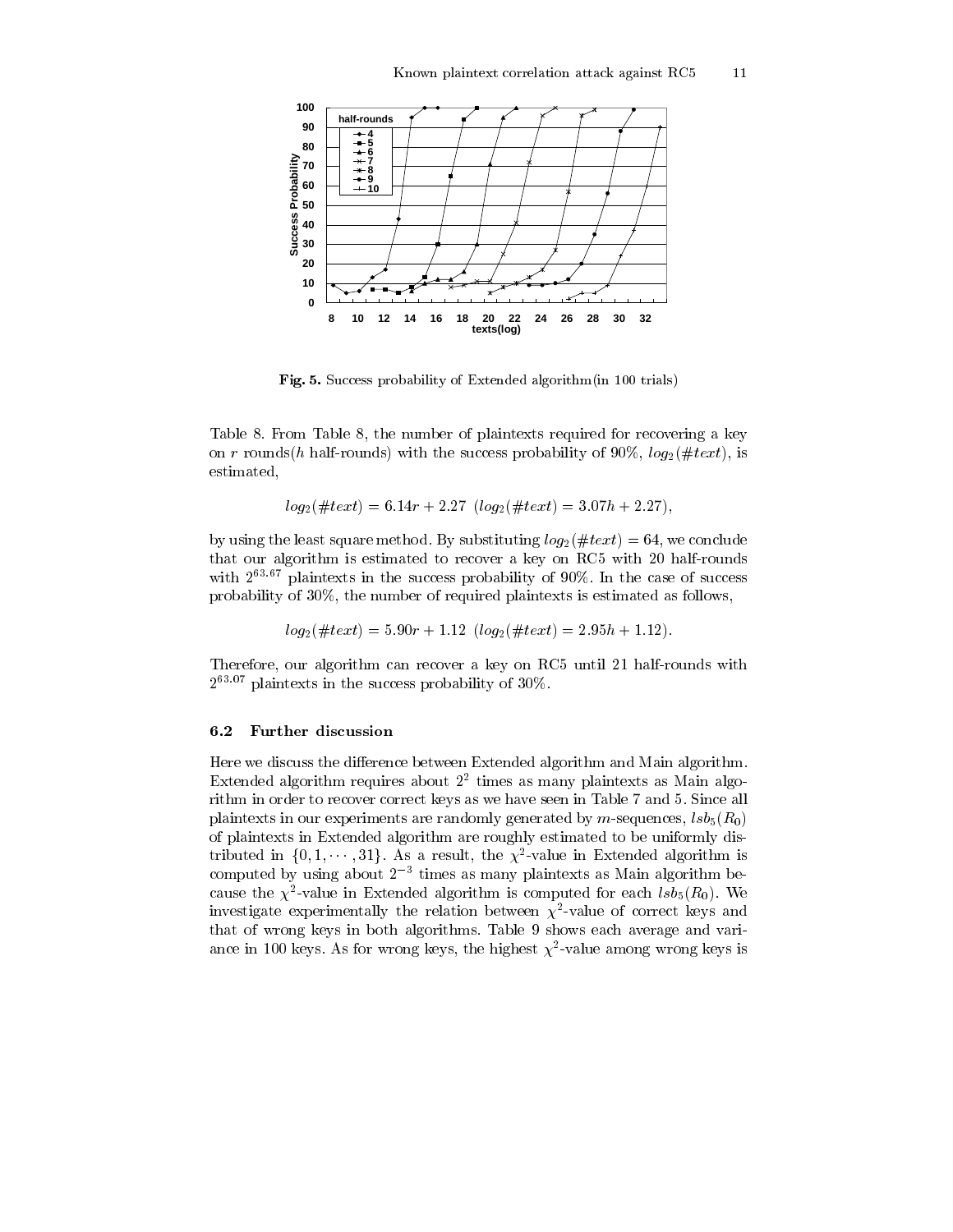shown, which often causes to recover a wrong key. From Table 9, we see that the average among  $\chi^2$ -value of correct keys in Extended algorithm is lower and the variance is much lower than that in Main algorithm. We expect that Extended algorithm reduces the variant of  $\chi^2$ -value by using not specific  $lsb_5(R_0)$  but all  $\overline{lsb}_5(R_0)$ , and recovers a key with the lower  $\chi^2$ -value. Thus, Extended algorithm can recover a key efficiently with the lower  $\chi^2$ -value.

#### $\overline{7}$ 31-bit key recovery in the final round

Here discusses two algorithms that recover 31-bit-final-round subkey: the serial key recovery algorithm, and the parallel key recovery algorithm.

#### $7.1$ The serial key recovery algorithm

The serial key recovery algorithm recovers each 4 bits sequentially from  $S_{h+1}^{[4,1]}$  to The senar key recovery argorithm recovers each 4 bits sequentially from  $S_{h+1}^{[2,25]}$  to  $S_{h+1}^{[28,25]}$  and  $S_{h+1}^{[31,28]}$  by using Algorithm 4. For example, in the case of recovering  $S_{h+1}^{[8,5]}$ , we set  $S_{h+1}^{$ experimental results of serial key recovery are shown in Figure 6. Compared with Figure 6 and Table 7, we see that any key of any interval from  $S_{h+1}^{[31,28]}$  to  $S_{h+1}^{[8,5]}$ can be recovered with almost the same high probability as  $S_{h+1}^{[4,1]}$ . In the case of 4 half-rounds, 6 half-rounds, or 8 half-rounds, we can recover  $S_5^{[31,1]}$ ,  $S_7^{[31,1]}$ , or  $S_9^{[31,1]}$  with a success probability of about 99%, 97%, and 92% by using about  $2^{15}$ ,  $2^{21}$ , or  $2^{27}$  plaintexts on the average, respectively.

#### $7.2$ The parallel key recovery algorithm

We have seen that the serial key recovery algorithm can recover the final halfwe have seen that the serial key recovery algorithm can recover the linear man-<br>round key  $S_{h+1}^{[31,1]}$  with the significantly high success probability. However, unfor-<br>tunately, the serial key recovery algorithm can no

**Test 6:** Apply Algorithm 4 to  $S_{h+1}^{[4+4i,1+4i]}$   $(i = 0, 1, \dots, 6)$  or  $S_{h+1}^{[31,28]}$  by setting lower bits of  $S_{h+1}$  than  $S_{h+1}^{[4+4i,1+4i]}$  or  $S_{h+1}^{[31,28]}$  to 0. Compute the probability with which a correct key can be recovered.

Figure 7 shows the experimental results in Test 6. The result of  $S_{h+1}^{[4,1]}$  in Test 6 is the same as that in Extended algorithm (Table 7). Figure 7 shows that Test  $6$ suffers completely from error bridging of lower bits. More importantly, the probability of Test 6 converges to about 50  $\%$ : however many plaintexts are used,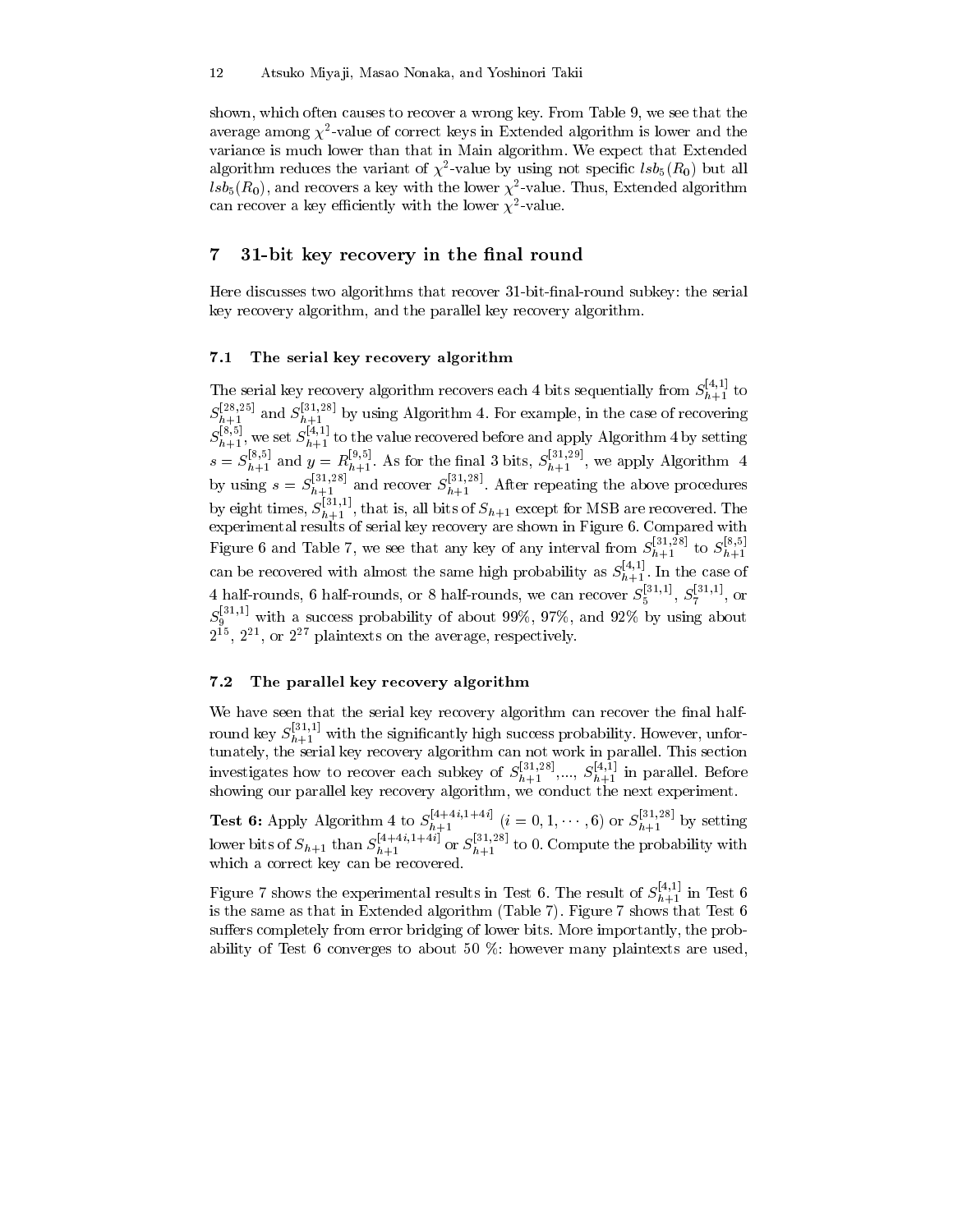

Fig. 6. Success probability of serial key recovery (in 100 trials)

the probability has never become higher than an upper bound. From this, we put forward a hypothesis that some specific keys are not recovered. In fact, we see experimentally that, in the case of recovering keys are not recovered. In ract, we<br>see experimentally that, in the case of recovering keys of  $S_{h+1}^{[8,5]}$ ,  $S_{h+1}^{[8,5]}$  with the<br>lower bits  $S_{h+1}^{[4,1]} = 8, \dots, 15$ used. The success probability of recovering keys in  $S_{h+1}^{[8,5]}$  deeply depends on the lower bits  $S_{h+1}^{[4,1]}$ .



Fig. 7. Success probability of Test 6(in 100 trials)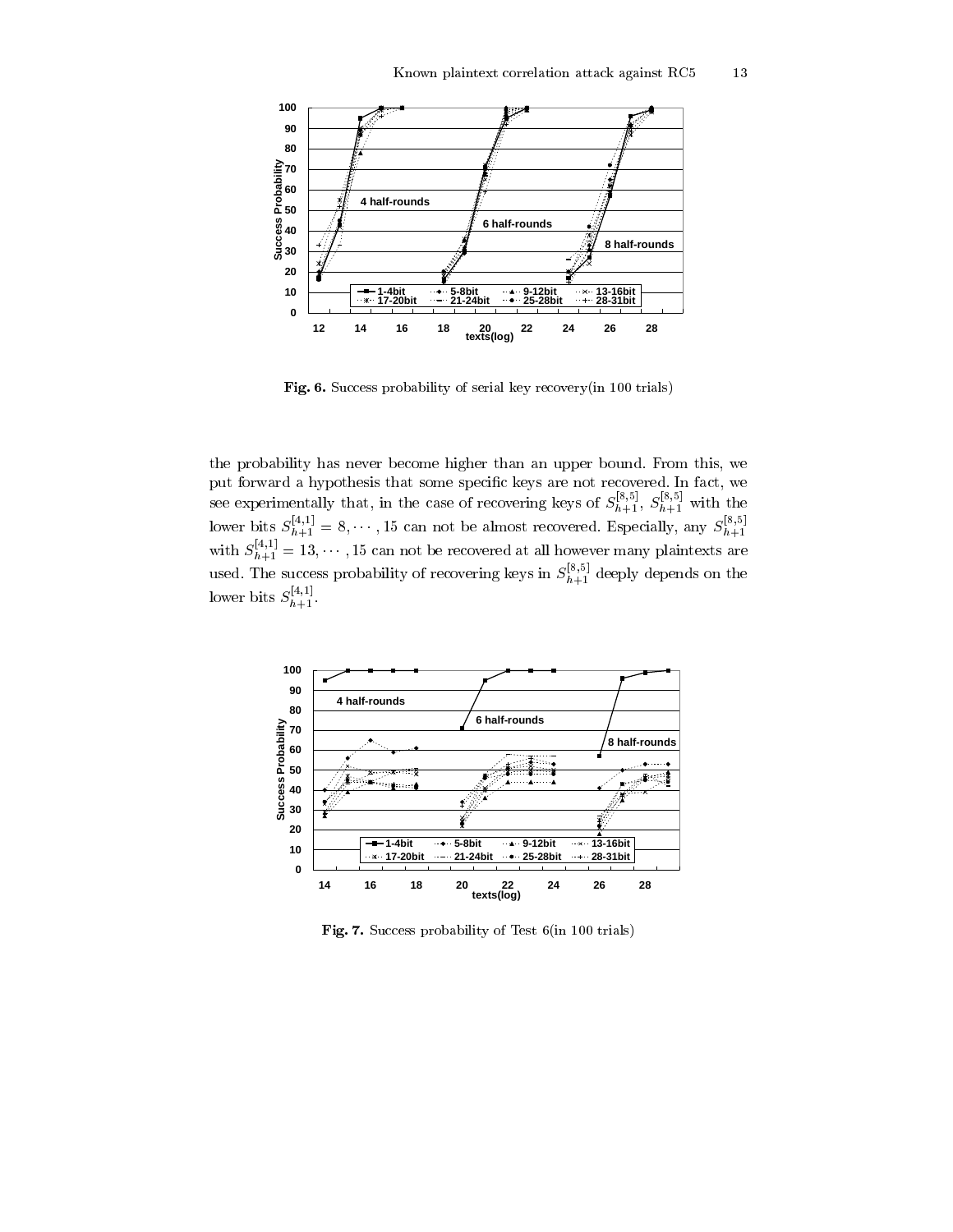#### 14 Atsuko Miyaji, Masao Nonaka, and Yoshinori Takii

For simplicity, let us investigate the case of recovering  $S_{h+1}^{[8,5]}$ . The same discussion also holds in other cases of  $S_{h+1}^{[31,28]}, \dots, S_{h+1}^{[12,9]}$ . In Test 6, we set lower 4 bits than  $S_{h+1}^{[8,5]}$  to be 0. To make the discussion clear, we denote the real value by  $S_{h+1}^{[4,1]}$ , and the assumed value by  $\beta$ . In Tests 6,  $\beta = 0$ . For any  $R_{h+1}$ ,  $(R_{h+1} - S_{h+1})^{[9,5]}$  is determined by  $S_{h+1}^{[9,5]}$ ,  $R_{h+1}^{[9,5]}$ , and the bridging on  $(R_{h+1}^{[4,1]} - S_{h+1}^{[4,1]})$ , on  $(R_{h+1}^{[4,1]} - S_{h+1}^{[4,1]}).$  The probability that bridging on  $(R_{h+1}^{[4,1]} - \beta)$  is not coincident with that on  $(R_{h+1}^{[4,1]}-S_{h+1}^{[4,1]})$  is different for each  $S_{h+1}^{[4,1]}$ . For example, in the case of  $S_{h+1}^{[4,1]} = 0$ , a bridging on  $(R_{h+1}^{[4,1]} - 0)$  is apparently coincident with<br>that on  $(R_{h+1}^{[4,1]} - S_{h+1}^{[4,1]})$  for any  $R_{h+1}^{[4,1]}$ . Here,  $R_{h+1}^{[4,1]}$  is called an error-bridging for<br> $S_{h+1}^{[4,1]}$ probability,

$$
\frac{\#\{R_{h+1}^{[4,1]}\ni t \mid t \text{ is an error-bridging.}\}}{\#\{R_{h+1}^{[4,1]}\}}
$$

Table 10 shows the results. From Table 10, in the case of  $S_{h+1}^{[4,1]} = 8, \cdots, 15$ , a bridging on  $(R_{h+1}^{[4,1]}-0)$  is not coincident with that on  $(R_{h+1}^{[4,1]}-S_{h+1}^{[4,1]})$  with the probability of  $1/2$  and over. In these keys, the  $\chi^2$ -value is computed by using invalid value with the probability of  $1/2$  and over. Therefore, it is expected that recovering such keys is difficult even if many plaintexts are used. To observe this, we conduct an experiment on the relation between the success probability of a key recovering and the error-bridging probability. Table 11 shows the success probability of keys with the error-bridging probability of less than  $1/2$ , that of  $1/2$  or above, and that of  $13/16$  or above. In Table 11, we see that: 1. keys with the error-bridging probability of less than  $1/2$  can be recovered correctly by using enough many plaintexts; 2. keys with the error-bridging probability of  $1/2$  and over cannot almost be recovered correctly even if many plaintexts are used; 3. any key with the error-bridging probability of 13/16 and over cannot be recovered correctly. From these observation, we estimate the lower bound of probability to recover a correct key,  $Pr(\beta)$ , as the probability of keys with the error-bridging-probability of less than  $1/2$ ,

$$
\Pr(\beta) = \frac{\#\{S_{h+1}^{[4,1]} \ni t \mid \text{the error-bridging probability of } t < 1/2\}}{\#\{S_{h+1}^{[4,1]}\}}
$$

We get  $Pr(0) = 1/2 = 0.50$ , which reflects the experimental results in Figure 7 and Table 11.

In order to improve the parallel attack, we have searched all available  $\beta$  (0 <  $\beta \leq 15$ ) to find  $\beta$  with the maximum  $Pr(\beta)$ . The maximum  $Pr(\beta)$  is 15/16 =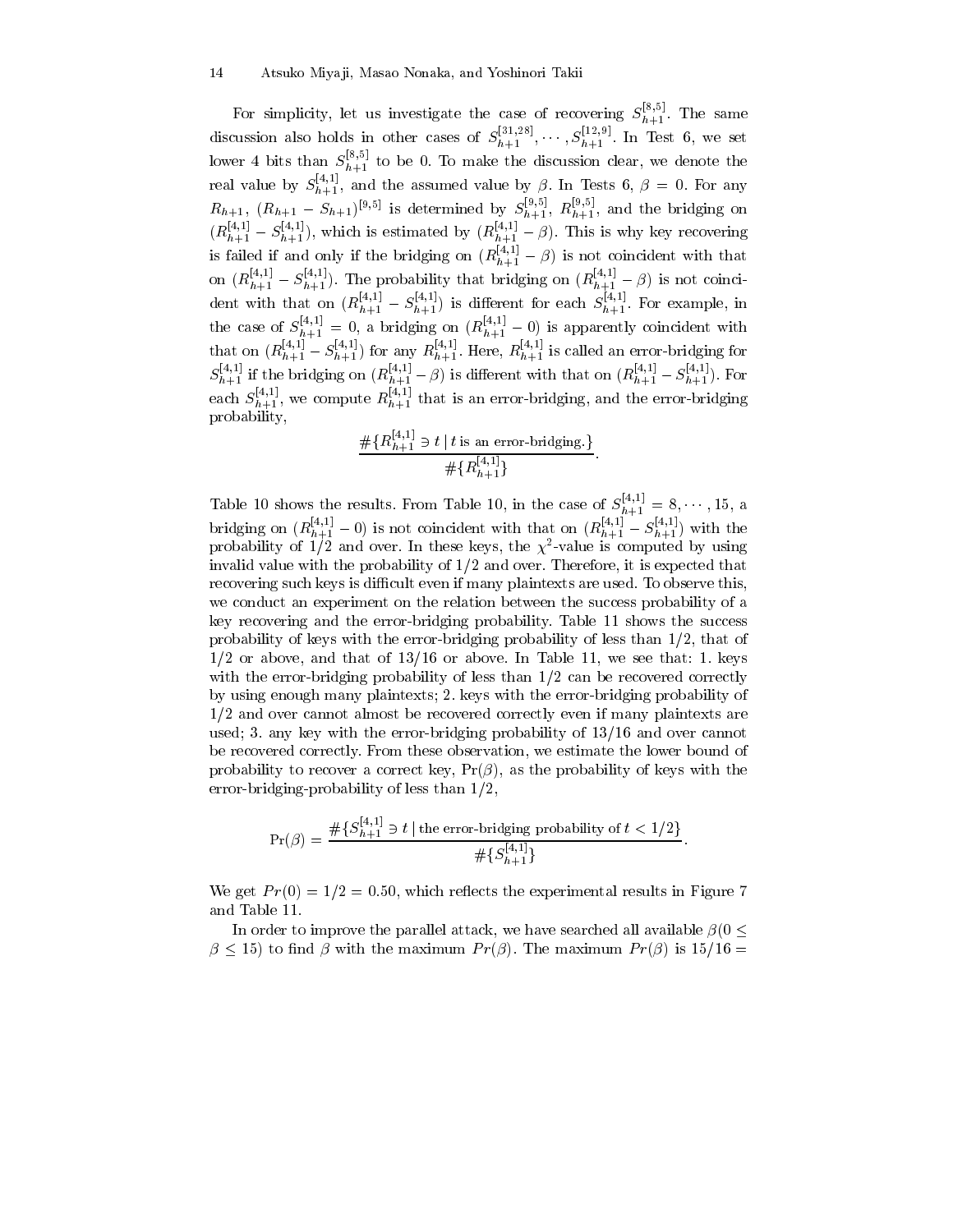0.9375, which is given by  $\beta = 7, 8$ . We have also investigated a type of two-valued  $\beta$  such as

$$
\beta = \left\{ \begin{array}{ll} 4 & \text{if } R_{h+1}^{\lfloor 4,1 \rfloor} < 8, \\ 11 & \text{otherwise.} \end{array} \right.
$$

However, even in this type, the maximum  $Pr(\beta)$  is 15/16. There are total 256 kinds of  $\beta$  including two-valued, out of which 87 kinds give the maximum  $Pr(\beta)$ .

We discuss the improved parallel attack by using  $\beta = 8$ , in which  $Pr(8)$  is just 15/16. Table 12 shows error-bridging  $R_{h+1}^{[4,1]}$  and the error-bridging probability for each  $S_{h+1}^{[4,1]}$ . Table 13 shows the success probability of keys with the error-bridging probability of less than  $1/2$ , and that of keys with the error-bridging probability of 1/2. From Table 13, in the same way as  $\beta = 0$ , keys with the error-bridging probability of less than  $1/2$  can be recovered correctly by using enough many plaintexts. More precise experimental results are shown in Table 14 and Figure 8. From Table 14, we see that the parallel algorithm can recover a 31-bit key with the success probability of about 90% by using roughly the same plaintexts as that of about  $50\%$  in Test 6, and about twice as many plaintexts as that of the serial algorithm (Figure 6).



Fig. 8. Success probability of improved parallel key recovery (in 100 trials)

#### Conclusions 8

In this paper, we have proposed a known plaintext correlation attack on RC5. Our attack can break RC5-32/r with a success probability of 90% by using  $2^{6.14r+2.27}$  plaintexts. Therefore, our attack can break RC5-32 with 20 halfrounds(10 rounds) by  $2^{63.67}$  plaintexts. In a success probability of 30%, our attack can break RC5-32 with 21 half-rounds by using  $2^{63.07}$  plaintexts.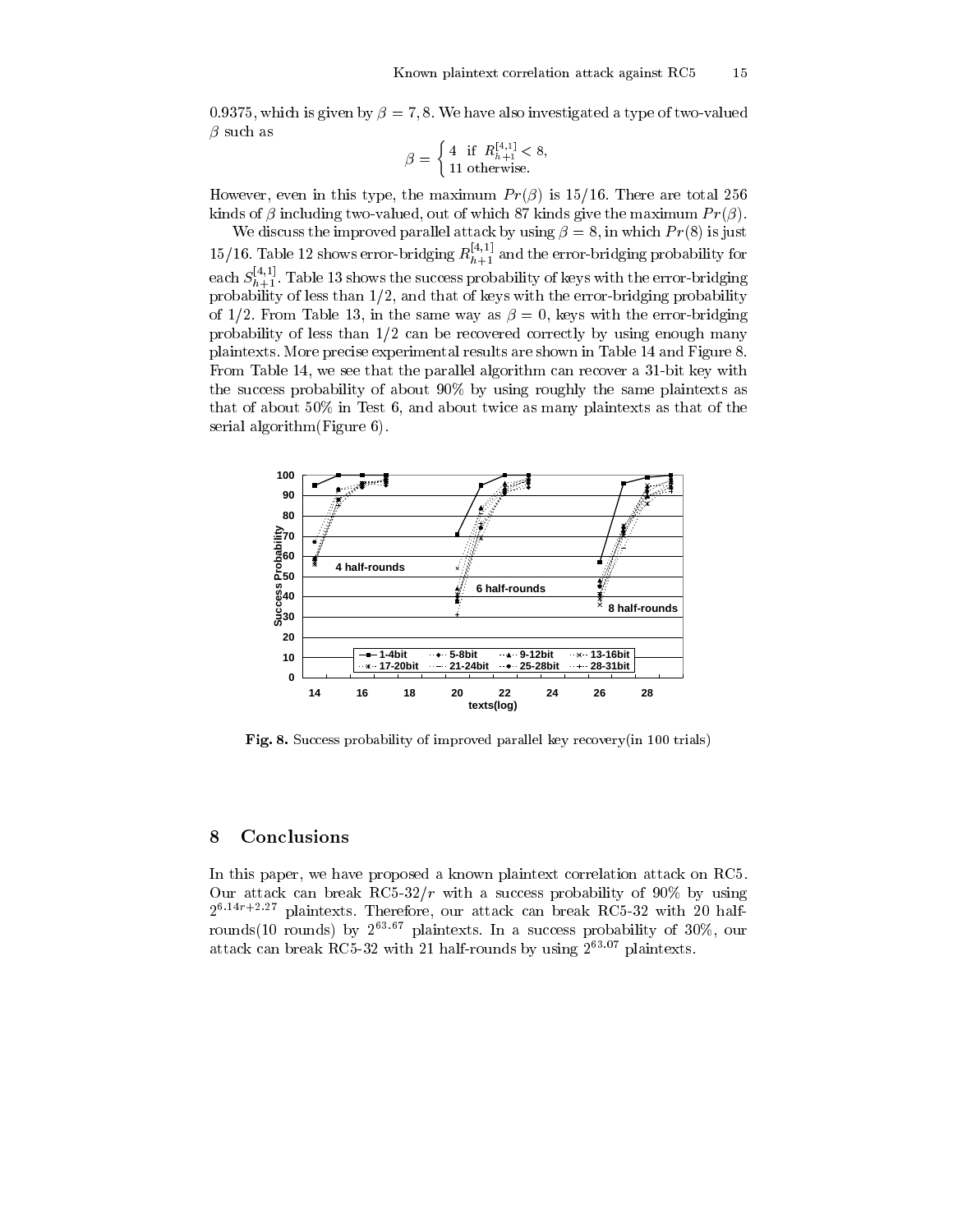We have also shown a parallel key recovery algorithm which recover 31-bit subkey of the final half-round on RC5. A parallel key recovery algorithm can work in parallel, and recover 31-bit keys with the high success probability.

# References

- 1. A. Biryukov, and E. Kushilevitz, "Improved Cryptanalysis of RC5", Advances in Cryptology-Proceedings of EUROCRYPT'98, Lecture Notes in Computer Science, 1403(1998), Springer-Verlag, 85-99.
- 2. J. Borst, B. Preneel, and J. Vandewalle, "Linear Cryptanalysis of RC5 and RC6". Proceedings of Fast Software Encryption, Lecture Notes in Computer Science, 1636(1999), Springer-Verlag, 16-30.
- 3. J. Hayakawa, T. Shimoyama, and K. Takeuchi, "Correlation Attack to the Block Cipher RC5 and the Simplified Variants of RC6", submitted paper in Third AES Candidate Conference, April 2000.
- 4. B. Kaliski, and Y. Lin, "On Differential and Linear Cryptanalysis of the RC5 Encryption Algorithm", Advances in Cryptology-Proceedings of CRYPTO'95, Lecture Notes in Computer Science, 963(1995), Springer-Verlag, 171-184.
- 5. J. Kelsey, B. Schneier, and D. Wagner, "Mod n Cryptanalysis, with applications against RC5P and M6", Proceedings of Fast Software Encryption, Lecture Notes in Computer Science,  $1636(1999)$ , Springer-Verlag, 139-155.
- 6. L. Knudsen, and W. Meier, "Improved Differential Attacks on RC5", Advances in Cryptology-Proceedings of CRYPTO'96, Lecture Notes in Computer Science, 1109(1996), Springer-Verlag, 216-228.
- 7. L. Knudsen, and W. Meier, "Correlations in RC6 with a reduced number of rounds", Proceedings of Fast Software Encryption, Lecture Notes in Computer Science, Springer-Verlag, to appear.
- 8. D. Knuth, The art of computer programming, vol. 2, Seminumerical Algorithms, 2nd ed., Addison-Wesley, Reading, Mass. 1981.
- 9. A. Menezes, P. C. Oorschot and S. Vanstone, Handbook of applied cryptography, CRC Press. Inc., 1996.
- 10. R. Rivest, M. Robshaw, R. Sidney and Y. Yin, "The RC6 Block Cipher. v1.1", 1998.
- 11. R. Rivest, "The RC5 Encryption Algorithm", Proceedings of Fast Software Encryption, Lecture Notes in Computer Science, 1008(1995), Springer-Verlag, 86-96.
- 12. S. Shirohata, An introduction of statistical analysis, Kyouritu Syuppan, 1992, (in Japanese).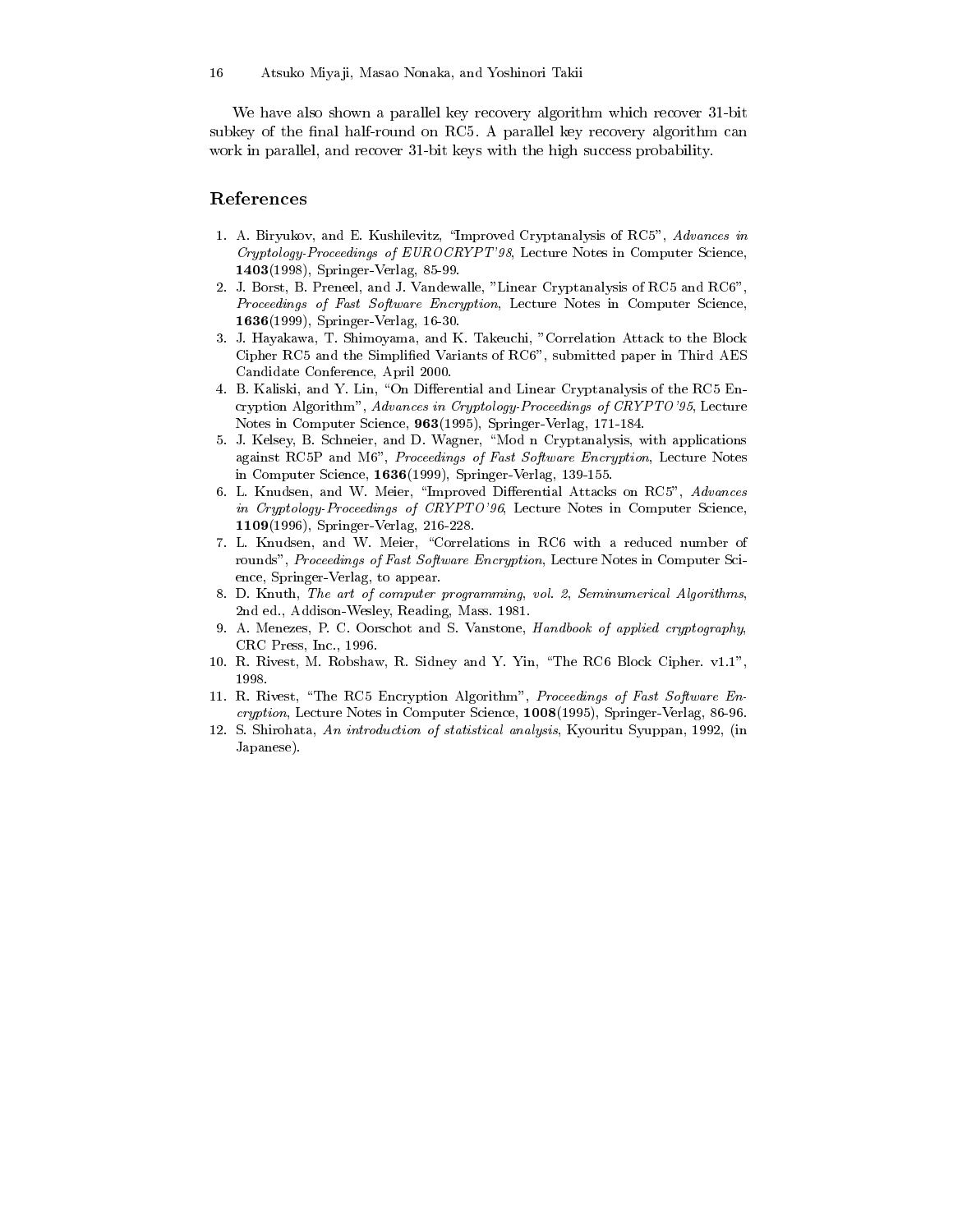|          |                                                                                                             | 4 half-rounds 5 half-rounds 6 half-rounds |          |          |          |          |    |
|----------|-------------------------------------------------------------------------------------------------------------|-------------------------------------------|----------|----------|----------|----------|----|
|          | $\# \text{texs}$ # keys $\# \text{texs}$ # texts $\# \text{keys}$ $\# \text{texs}$ # texts $\# \text{keys}$ |                                           |          |          |          |          |    |
|          | $2^{10}$                                                                                                    | 31                                        | $2^{14}$ | 42       |          | 48       |    |
|          | $2^{11}$                                                                                                    | 69                                        | $2^{15}$ | 75       | $2^{18}$ | 72       |    |
|          | $2^{12}$                                                                                                    | 93                                        | $2^{16}$ | 99       | $2^{19}$ | 94       |    |
|          |                                                                                                             |                                           |          |          |          |          |    |
|          | #texts #keys #texts #keys #texts #keys #texts #keys                                                         |                                           |          |          |          |          |    |
| $2^{20}$ | 46                                                                                                          | $2^{23}$                                  | 41       | $2^{26}$ | 35       | $2^{29}$ | 44 |
| $2^{22}$ | 88                                                                                                          | $2^{25}$                                  | 89       | $2^{28}$ | 84       | $2^{31}$ | 88 |
| $2^{23}$ | 100                                                                                                         | $2^{26}$                                  | 98       | $2^{29}$ | 98       | $2^{32}$ | 99 |

Table 5. Success probability of Main algorithm (in 100 trials)

Table 6. # texts required for recovering a key with the success probability 90% and 45% in Main algorithm

| $#half$ rounds                                                              |  |  |  |  |
|-----------------------------------------------------------------------------|--|--|--|--|
| $\log_2(\#te\overline{xt})$ (90%) 11.89 15.43 18.78 22.07 25.15 28.28 30.92 |  |  |  |  |
| $\log_2(\#te\overline{xt})$ (45%) 10.76 13.94 17.23 19.96 23.22 26.59 29.30 |  |  |  |  |

Table 7. Success probability of Extended algorithm (in 100 trials)

|                      |          | 4 half-rounds 5 half-rounds 6 half-rounds                                                                                           |          |                      |          |                                                          |    |
|----------------------|----------|-------------------------------------------------------------------------------------------------------------------------------------|----------|----------------------|----------|----------------------------------------------------------|----|
|                      |          | $\# \text{tex} \frac{1}{2}$ keys $\# \text{tex} \frac{1}{2}$ keys $\# \text{tex} \frac{1}{2}$ keys $\# \text{tex} \frac{1}{2}$ keys |          |                      |          |                                                          |    |
|                      | 213      | 43                                                                                                                                  | $2^{16}$ | 30                   | $2^{19}$ | 30                                                       |    |
|                      | $2^{14}$ | 95                                                                                                                                  | $2^{17}$ | 65                   | $2^{20}$ | 71                                                       |    |
|                      | $2^{15}$ | 100                                                                                                                                 | $2^{18}$ | 94                   | $2^{21}$ | 95                                                       |    |
|                      |          |                                                                                                                                     |          |                      |          |                                                          |    |
|                      |          |                                                                                                                                     |          |                      |          | 7 half-rounds 8 half-rounds 9 half-rounds 10 half-rounds |    |
|                      |          |                                                                                                                                     |          |                      |          | #texts #keys #texts #keys #texts #keys #texts #keys      |    |
| $2^{22}$             | 41       | $2^{25}$                                                                                                                            | 27       | 228                  | 35       | $2^{31}$                                                 | 37 |
| $2^{23}$<br>$2^{24}$ | 72       | $2^{26}$<br>$2^{27}$                                                                                                                | 57       | $2^{30}$<br>$2^{31}$ | 88       | $2^{32}$<br>$2^{33}$                                     | 60 |

Table 8.  $\#$  texts required for recovering a key with the success probability 90%, 45%, and  $30\%$  in Extended algorithm

| $\# \text{half-rounds}$                                                       | $-4$ |  |  |  |
|-------------------------------------------------------------------------------|------|--|--|--|
| $\sqrt{\log_2(\#text{text})}$ (90%) 13.96 17.73 20.63 23.71 26.64 30.01 33.00 |      |  |  |  |
| $\log_2(\#text{text})$ (45%) 13.09 16.39 19.41 22.14 25.62 28.43 31.52        |      |  |  |  |
| $\log_2(\#te\overline{xt})$ (30%) 12.53 15.94 18.81 21.63 25.07 27.53 30.70   |      |  |  |  |

Table 9. The  $\chi^2$ -value of correct keys and wrong keys in 4 half-rounds (in 100 trials)

|                    |                                                                        | Key recovering | Correct keys                      |      | Wrong keys* |      |  |  |  |  |  |
|--------------------|------------------------------------------------------------------------|----------------|-----------------------------------|------|-------------|------|--|--|--|--|--|
|                    | $#$ texts                                                              | probability    | Average Variance Average Variance |      |             |      |  |  |  |  |  |
| Main algorithm     | $2^{12}$                                                               | 93%            | 40.50                             | 3.69 | 38.42       | 2.41 |  |  |  |  |  |
| Extended algorithm | $2^{14}$                                                               | 95%            | 32.31                             | 0.10 | 32.08       | 0.09 |  |  |  |  |  |
|                    | * The highest $\chi^2$ -value among wrong keys is used for each trial. |                |                                   |      |             |      |  |  |  |  |  |